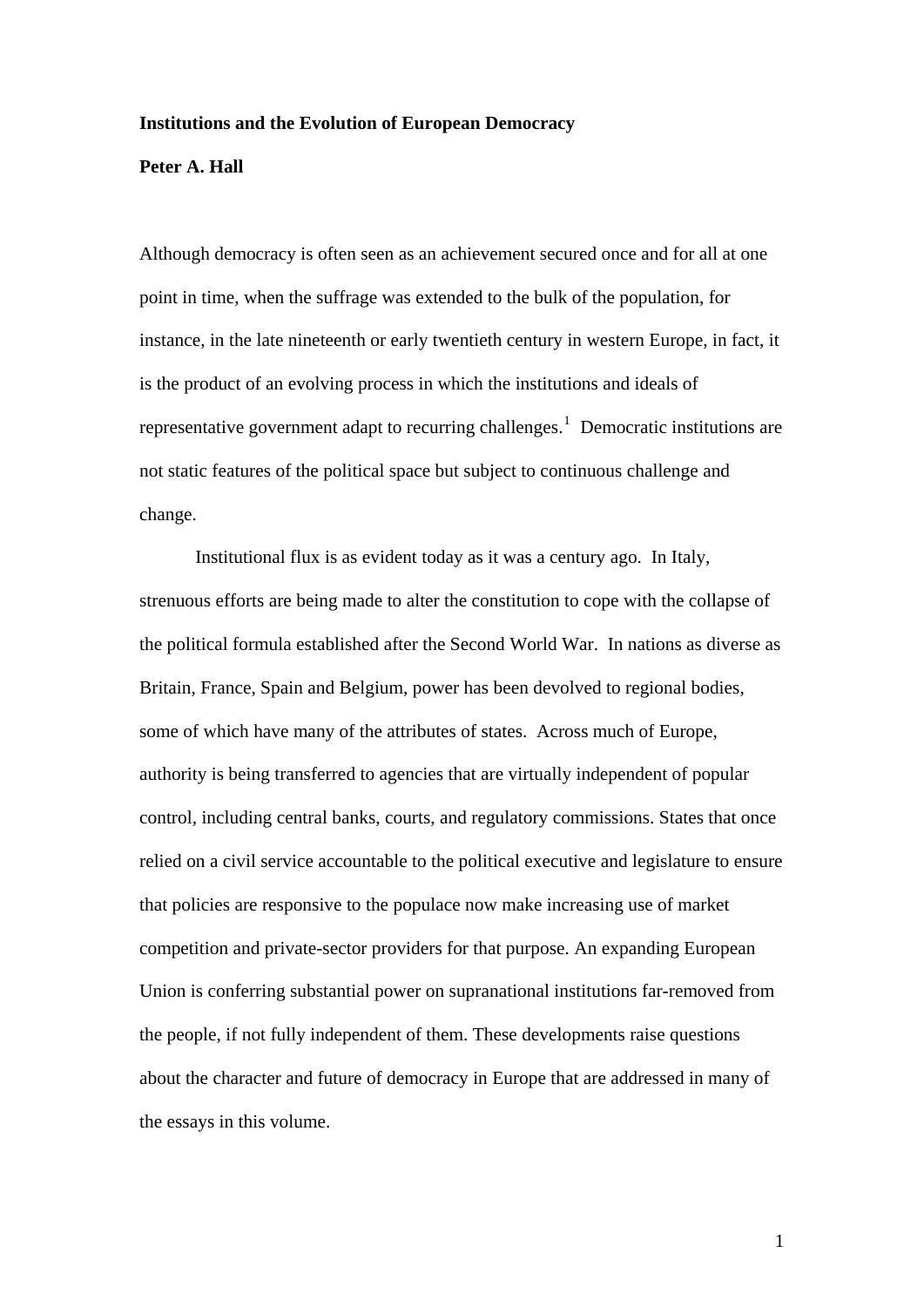The purpose of this chapter is to place contemporary debate about European democracy in a wider historical context by considering how analyses of the institutions that underpin democracy in Europe have evolved over time in tandem with political developments. It is said that those who neglect history are doomed to repeat it.<sup>[2](#page-33-1)</sup> That can be also true of social science. We depend on the insights of successive generations of scholars for much of what we know about democracy. By examining how their analyses shifted as European governance itself evolved, we can develop perspectives with which to understand the problems confronting Europe today. Although I restrict myself to a brief survey, those interested in the subject can follow the references back to deeper debates.

### **The Feasibility of Popular Government**

In many European nations, substantial strides toward democratic governance had already been taken by the last decades of the 19th century. With measures such as the 1890 repeal of the anti-socialist laws in Germany and the passage of a French law on associations in 1901, basic civil rights of free speech and assembly were being secured across much of the continent (Goldstein 1983). However, the legislative politics of the time tended to follow models that left disproportionate political power in the hands of relatively-small economic and political elites. In nations that concentrated power in an elected assembly or parliament, as Britain did, the right to vote for members of the legislature was often restricted by property qualifications, not to mention resistance to female suffrage, which left two-thirds of the adult population without a vote. In nations, such as France or Germany, where universal male suffrage gave most households a vote, the power of the assembly was restricted, often by powerful second chambers whose members were chosen on terms that privileged the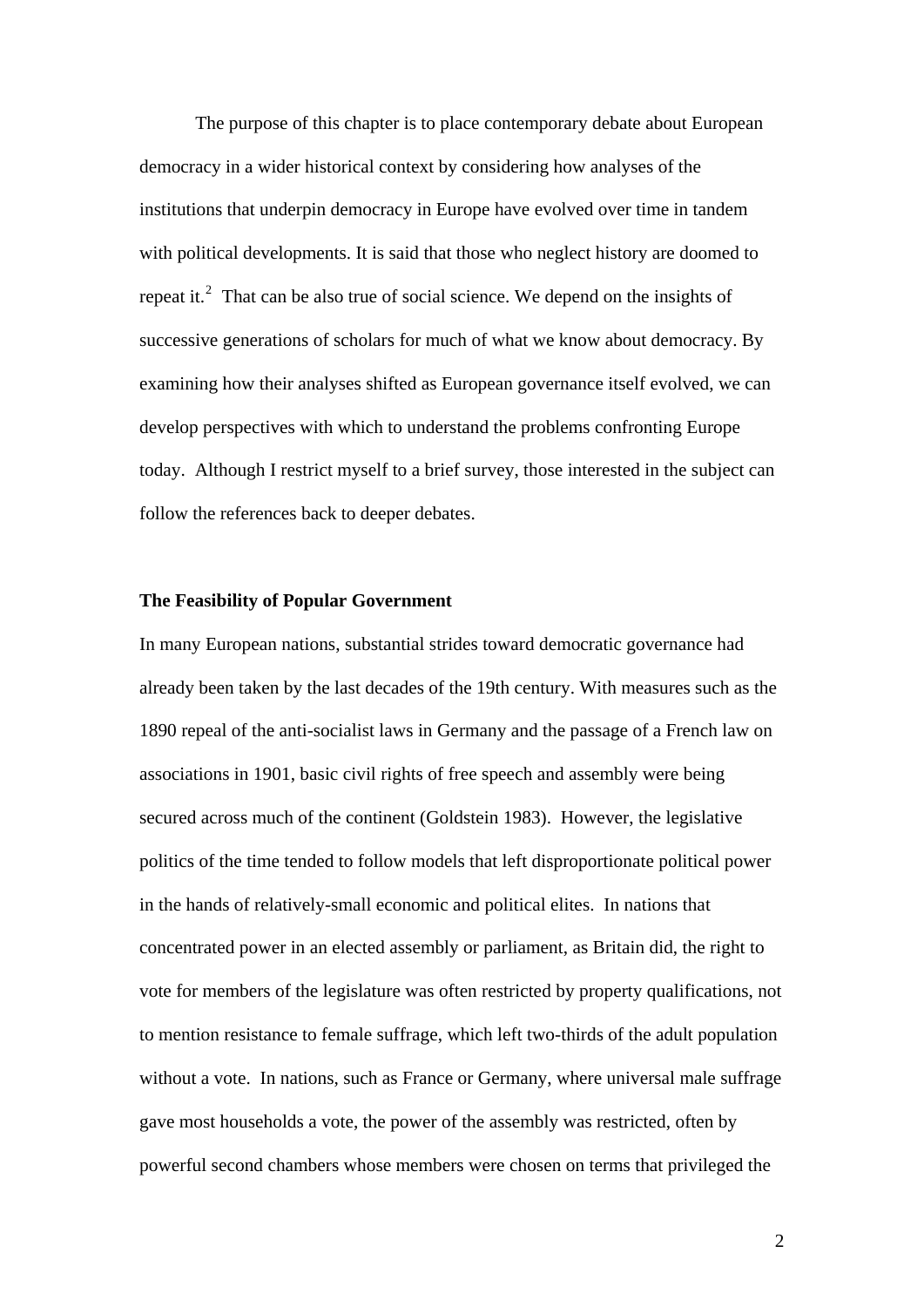old elites. Most European nations were still making a transition to democracy that was far from complete (Bermeo and Nord 2000; Ertman 1998; Rueschemeyer et al. 1992; Moore 1968).

 In this context, the extensions of the suffrage that followed the end of the First World War came as a radical development, one that moved the continent from the elite-based politics of the previous century into an era of mass democracy in which the majority of the populace were to become the arbiters of who formed the government and made policy. Those seeking political power now had to win the votes of ordinary people, and political parties became increasingly important vehicles for their campaigns. On the left of the political spectrum, the continent saw the rise of what Duverger (1954) termed 'mass political parties' characterized by extensive organizations designed to mobilize working-class electors, alongside the looser groupings of 'cadre' parties that relied more heavily on the reputation of their candidates to attract votes. Mass politics and the mobilization of votes became a serious business.

 At the same time, governments became larger and more interventionist. The effort to wage 'total war' between 1914 and 1918 had forced many states to take extensive control of the private sector. The early years of the century saw the first imposition of income taxes, new ministries of labour oriented to manpower planning, and the development of social policies aimed at those suffering from unemployment or old age. Although governments scaled down their activities after the war, levels of taxation and public spending remained substantially higher and demands for state intervention acquired a new legitimacy. The era of mass democracy coincided with the rise of the interventionist state, raising the hopes of some and fears of others that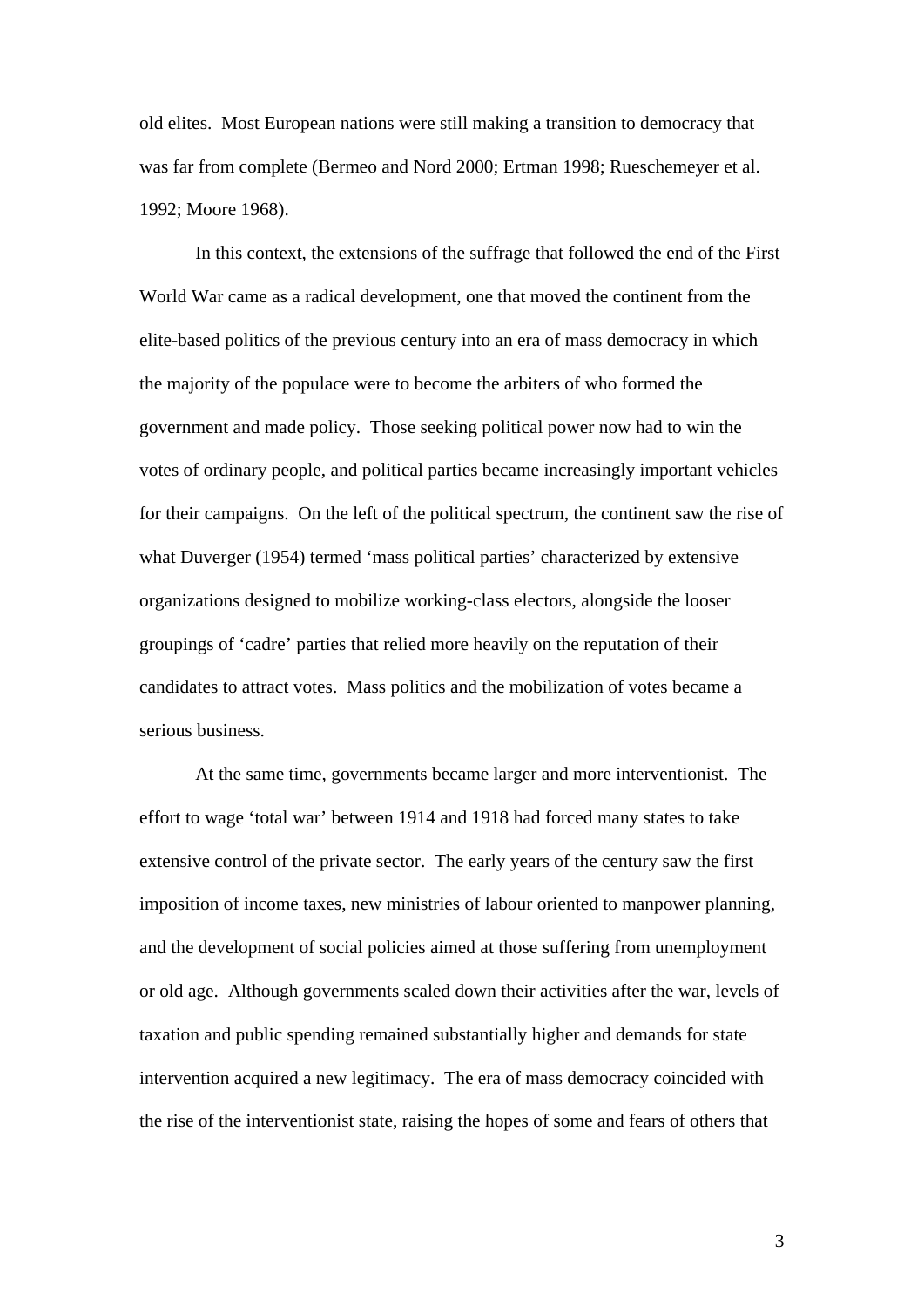pressure from the masses would force governments to intervene ever more forcefully into society and the market economy.

 This was the setting for the analysis of democratic institutions just before and during the inter-war years. Well-aware that the world was changing, the most perceptive observers developed analyses of political institutions that reflected contemporary concerns about the feasibility of popular government. Prominent among them were the Italian sociologists, Mosca (1935) and Pareto (1935). Influenced by an Italian political system that was democratic in form but dominated by the political class of Piedmont, they argued that power is always distributed unevenly and that elites enjoy disproportionate power, even in democratic polities, by virtue of their privileged access to office or resources. In Mosca's view, societies differed primarily according to how their institutions provided for a 'circulation of elites'. Both saw democracy as a political system that offers the public some voice in the selection of the political elite but cannot erase fundamental inequalities of power, especially given the uneven distribution of resources in a capitalist economic system.

 Like Machiavelli, Mosca and Pareto injected into analyses of democracy a realist note that was to be influential in subsequent decades. Schumpeter (1942) took up their perspective to describe democracy as little more than autocratic governance punctuated by periodic electoral campaigns. During the 1950s and 1960s, scholars undertook a series of empirical studies to establish whether democratic polities were dominated by a 'power elite' drawn from those of high economic and social standing (Mills 1956; Dahl 1961; Lindblom 1977). Their emphasis was on the discrepancy between the formal rules of democracy and its realities flowing the embeddedness of the polity in social or economic systems marked by great disparities in power and resources.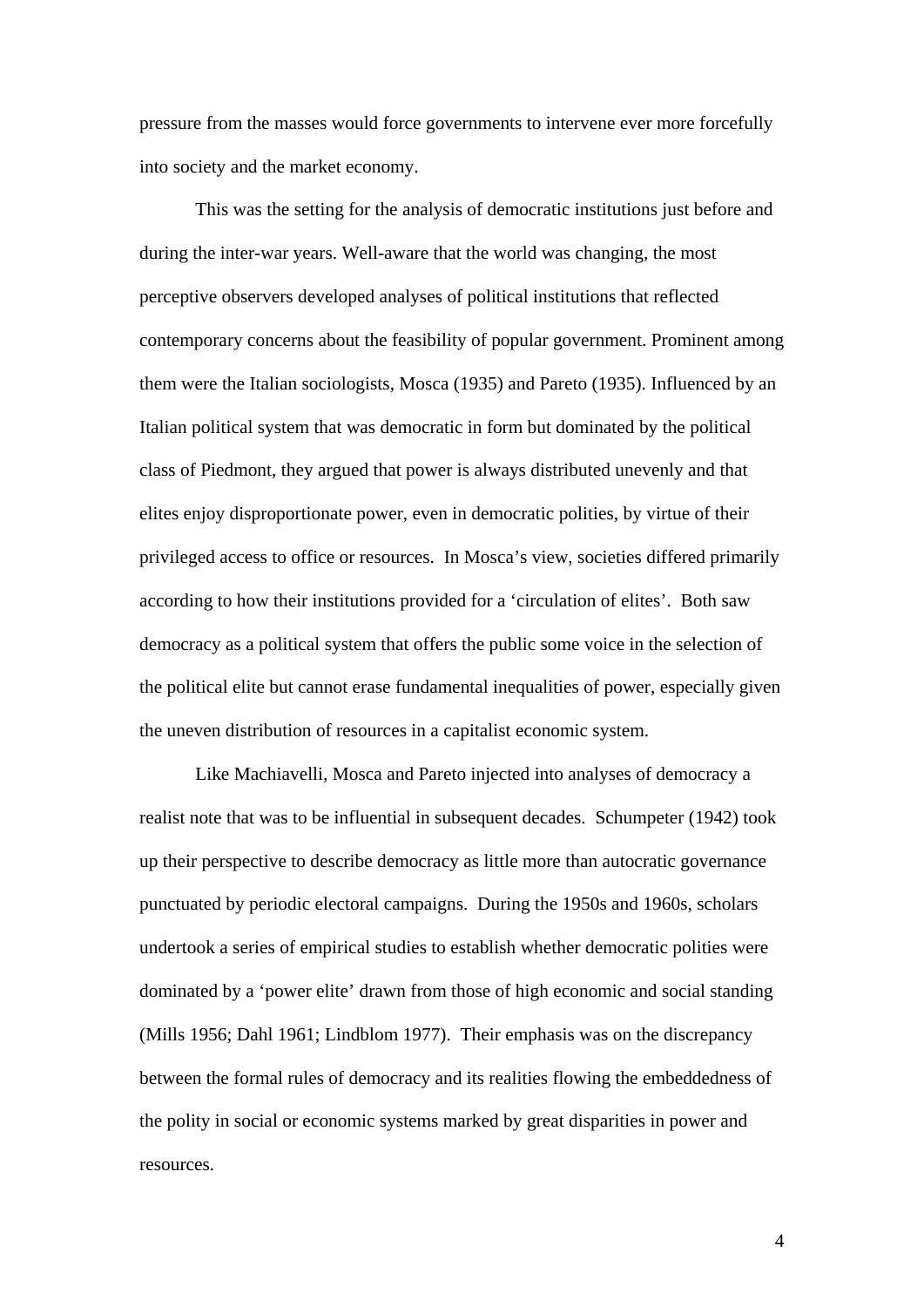In this work, we can see the precursors to rational-choice analyses that treat politics as little more than a struggle for material resources among self-interested elites. It is a reminder, relevant to current debates about the European Union, that even the most democratic regimes leave more power in the hands of the elites than the masses and that one of the key issues in any institutional design is whether it allows for an adequate circulation of elites, both to bring new ideas into government and to ensure that those entrusted with power remain accountable to a broader electorate. Elite theory also reminds us that political institutions cannot be understood in isolation from the economic and social systems in which they operate.

Max Weber (1957; 1968), perhaps the greatest institutional analyst of the early twentieth century, approached the developments of that era from a different perspective. He was struck by the growing organization of politics, marked by the rise of professional politicians and the progressive rationalization of the state, whose endeavors were now influenced by social science and implemented by large bureaucracies. Although Weber greeted these developments with some ambivalence, seeing them as part of a process of disenchantment whereby an 'iron cage' of reason settles over social life, he was one of the first to draw attention to the potential of bureaucracy as an organizational device for harnessing the collective action of many people to the service of a single set of goals. The contrast he drew was with patrimonial regimes that relied on clansmen, clerics or aristocrats to carry out the ruler's will. Weber's work suggests that effective bureaucracy is the indispensable concomitant to democracy, as many emerging democracies have found, and that the formal rules of law and regulations can be as effective as the traditional or charismatic forms of authority characteristic of earlier regimes.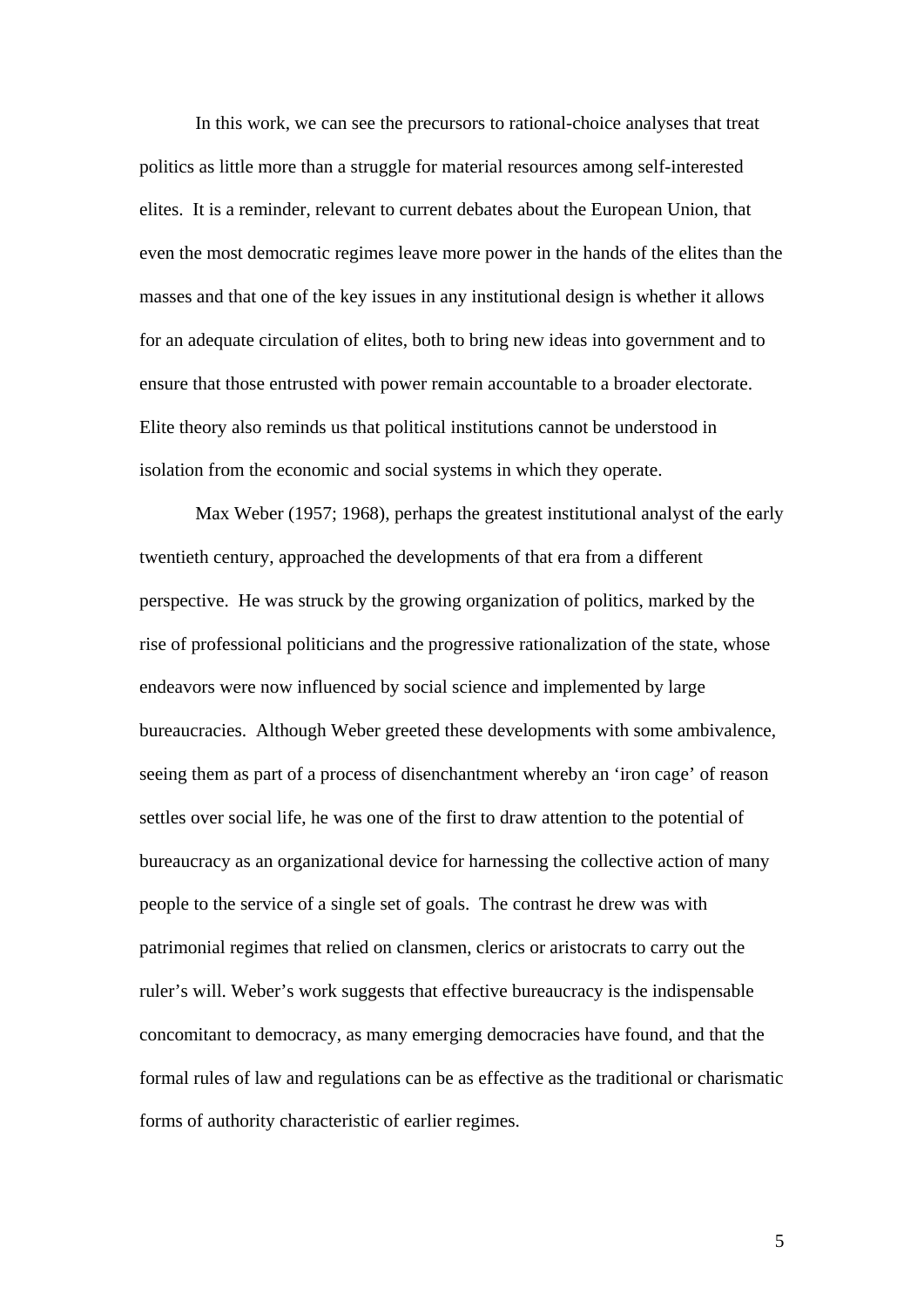In its most optimistic version, the Weberian perspective sees democracy as a system of rule that uses modern forms of organization to identify and serve the popular will, harnessing the power of science to the collective good. In the similar formulation of Beer (1974), the democratic state is seen as a political form that marries 'rationalism' to 'voluntarism'. As such, democratic nation-states are the quintessential political vehicles of modernity, forged from enlightenment ideals and agents for the implementation of such ideals. This vision of democracy is considerably more inspiring than that of elite theory but vulnerable to the critiques of a post-modernist age dubious about the power of reason and attentive to the repressive features of modern organizations (Foucault 1977; Herf 1984).

### **The Importance of Culture, Organization and Social Conditions**

In the two decades after 1945, the defining fact for virtually all analyses of European democracy was the collapse of Germany's nascent democracy into fascism, holocaust and world war. Until then, it had seemed plausible that, once a nation secured democratic government, it would maintain it. But this notion, like other progressive visions of history, collapsed with the Weimar Republic. As a result, issues of stability became central to political analysis. Scholars turned their attention to the problem of identifying conditions that might assure the stability of democratic regimes.

Moreover, the collapse of the Weimar republic called into question traditional types of institutional analysis oriented to the constitutional or legal systems of nations. After all, Weimar had had a democratic constitution, carefully-designed to balance the need for decisiveness, epitomized by the observation of Mendès-France that 'to govern is to choose', and the desire to ensure responsiveness to a popular will. One of the legacies of Weimar was a new concern about powerful presidencies and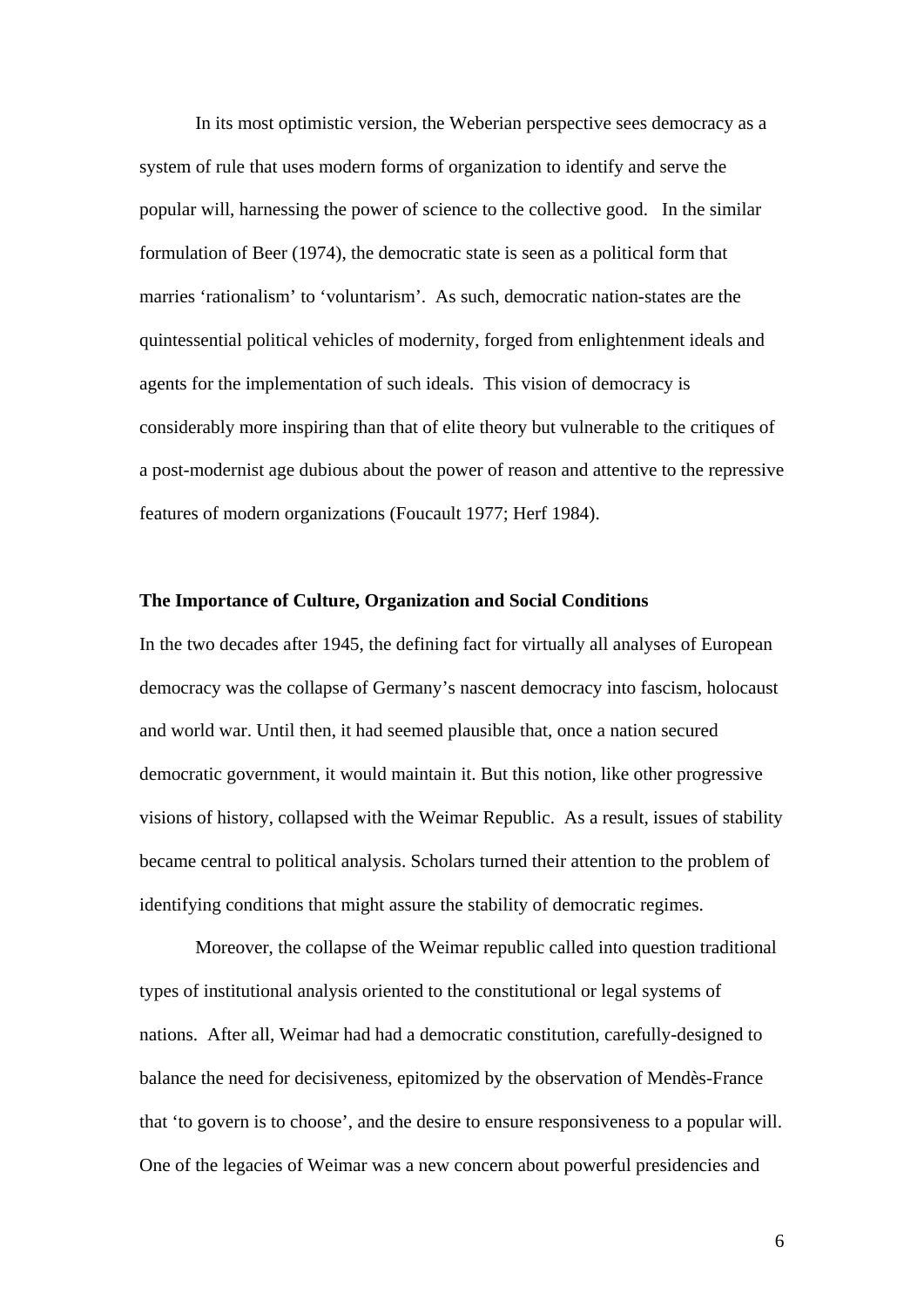electoral systems built on proportional representation that feeds a literature of continuing importance (Sartori 1985; Shugart and Carey 1992; Lijphart 1999; Skach 1999). But the central reaction of the field was to turn away from constitutional issues to look toward society for the bases of democratic stability.

The problem was to decide which features of society most matter to the survival and functioning of democracy. This issue led many scholars to develop an intense interest in the study of political culture, on the premise that popular support for democratic values is a crucial bulwark for democracy. In some cases, this work moved well beyond institutional analysis. The pioneering studies of Almond and Verba (1963) used cross-national opinion surveys to develop models of the attitudes likely to be most supportive of democracy. Other works integrated the cultural dimensions of politics into analyses of institutions, seeing institutions as crucial to the construction of culture or culture as integral to the operation of institutions. In general, however, these analyses shifted attention away from constitutional arrangements toward the institutions found within a broader political arena, including political parties and interest groups.

 The studies undertaken in this period reflect substantial variation in views about which institutions matter, how they matter, and in what culture consists. Eckstein (1961; Eckstein and Gurr 1975) developed a theory of the stability of democracy in which authority relations were central. He associated democratic culture with egalitarian authority relations of the sort developed by membership in secondary associations and argued that they could be used to consolidate democracy (see also Dahrendorf 1967; Hoffmann et al. 1963). Beer (1965; 1982) put more emphasis on the effectiveness of political parties and interest groups as vehicles for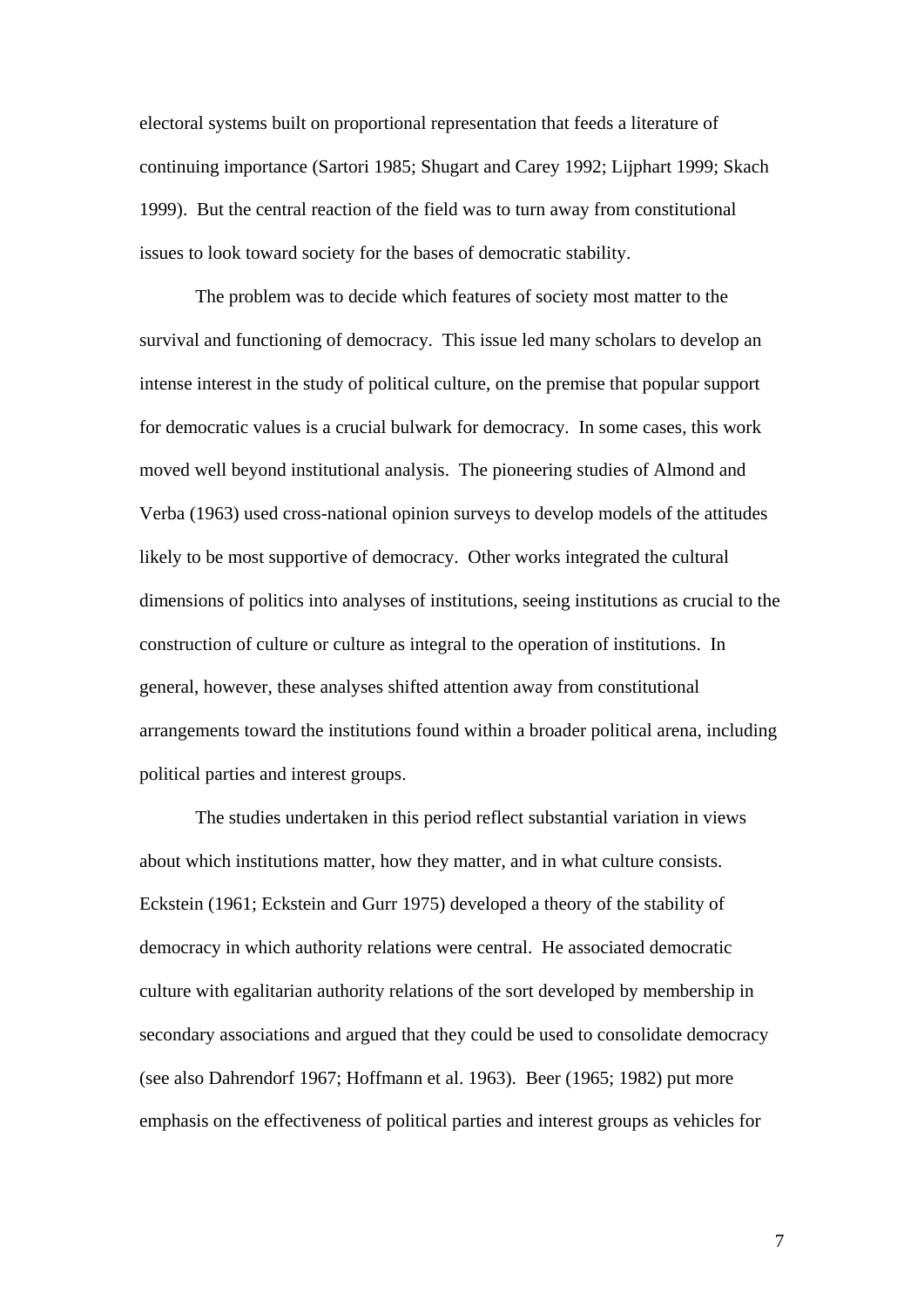the representation of interests and saw culture as the set of attitudes and operative ideals indispensable to a particular system of representation.

 Some of the most important debates of this era centered on the contributions that political parties or interest groups can make to democracy and on the types of parties or interest organizations likely to be most effective. Michels' (1962) classic study of the German social democrats called into question the extent to which mass parties could support internal democracy, while others applauded their capacities to draw citizens who might otherwise be quiescent into active political participation (Verba et al. 1978; cf. Lipset et al. 1956). In the most influential contribution to this literature, Kirchheimer (1966) observed that the era of 'mass' and 'cadre' parties was over and that both type of parties were giving way to 'catch-all parties' built on the direct appeals of their leaders to the electorate rather than the involvement of the party rank and file.

Others focused their attention on interest groups (Ehrman 1957; LaPalombara 1964). How these groups contribute to the stability of democracy, however, became an object of contention. Dahl (1956; 1971) and others formulated a pluralist position, which held that democracy will be more stable where citizens are involved in many groups with overlapping memberships whose cross-cutting cleavages limit the development of factions rigidly arrayed against each other. But Lijphart (1977) pointed out that the stability of many nations divided along ethnic or religious lines, such as the Netherlands, Switzerland, Austria and Belgium, seemed to depend on a different type of political organization that aligns each group into cohesive pillars under leaders who agree to share power in order to avoid social conflict (cf. Barry 1975). He drew attention to the 'consociationalism' of the smaller European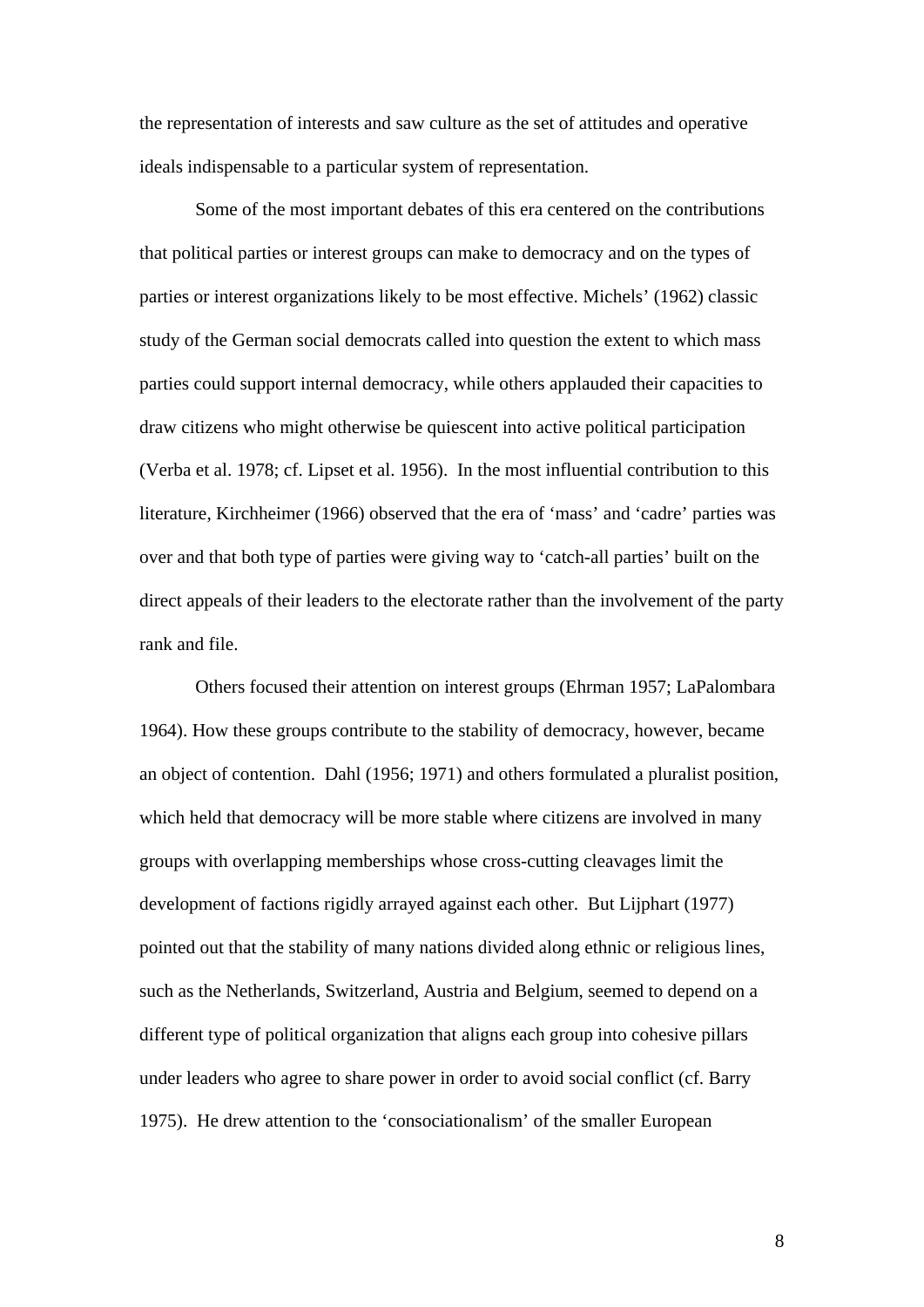democracies in terms that would influence scholars of 'neo-corporatism' (Katzenstein 1985; Schmitter and Lehmbruch 1978).

Social conditions came to the foreground of political analysis in other ways as well during this period. Many believed that the principal threat to political stability stemmed from the potential for conflict among social classes. Memories of mass unemployment during the inter-war years were still fresh; communist parties were sizeable in many nations; the rhetoric of right and left was often strident; and a cold war lent urgency to the claims of each side. Partisan support fell largely along class and religious lines, and the dominant conceptions of political parties developed in these years saw them as reflections of social cleavages (Lipset and Rokkan 1969; Butler and Stokes 1969; Converse and Dupeux 1962; Przeworski and Sprague 1986). Accordingly, many believed that the stability of democracy depended heavily on socioeconomic conditions. Prosperity or shifts in social conditions that dissolve class divisions were expected to reduce the divisiveness of politics as well.

Throughout the 1950s, many waited with bated breath to see whether the class-based conflict that had been so divisive in inter-war Europe would reassert itself. By the early 1960s, however, Europe was experiencing levels of affluence never seen before as well as the growth of a prosperous and porous middle class. Analysts soon associated these developments with the growing moderation of party platforms on both the left and right, symbolized by 'Butskellism' in Britain and the Bad Gödesberg program of the German SPD (Graubard 1964). Some went so far as to proclaim the 'end of ideology' (Bell 1960). In short, this was an era when politics was seen, for the most part, as an expression of socioeconomic conditions and the success of democracy widely associated with economic prosperity..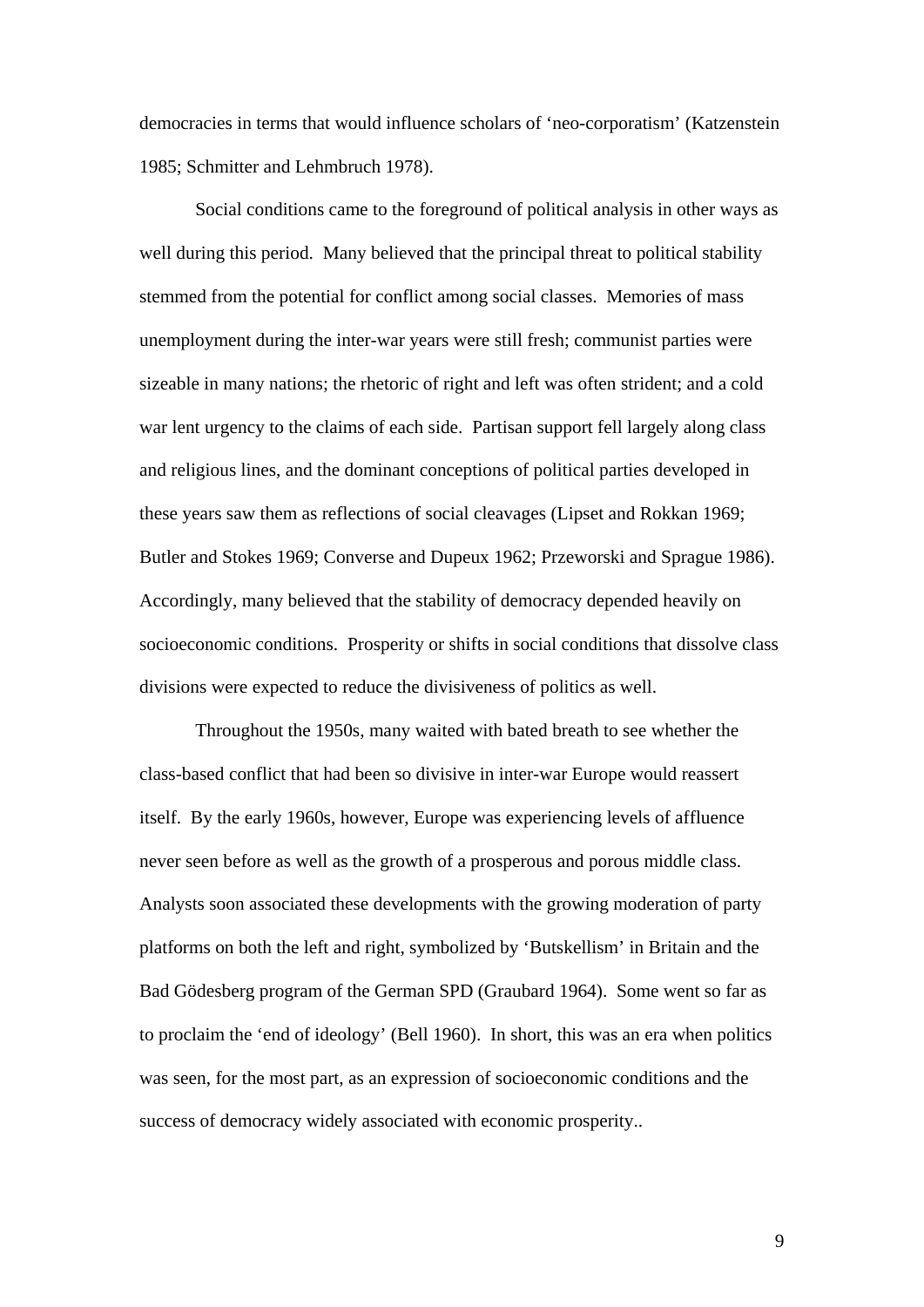# **Technocracy, Neo-Corporatism, and the Romantic Revolt**[3](#page-33-2)

With the stability of democracy in western Europe apparently assured, political analysts turned their attention, during the late 1960s and 1970s, toward issues of institutional engineering. There was much to attract their attention. With the rise of 'catch all' parties dominated by their leaders, the influence of legislators began to decline in favor of the political executive. A series of studies documented the growing power of the Prime Minister and the erosion of ministerial responsibility to parliament in Britain (King 1969). Wright (1989) showed how the constitutional changes that moved France from the Fourth to the Fifth Republic and the initiatives of Charles de Gaulle reinvigorated executive governance, drawing a fractious party system into two blocs (Williams 1964).

 At the same time, others were reexamining relations between politicians and civil servants. The adage that politicians make policy while civil servants implement it, if ever true, was clearly inadequate to describe the division of labour in an age of complex governance (Gordon 1971). Many observed that the upper civil service was becoming increasingly politicized (Suleiman 1974; Dogan 1975) and new models were sought to describe relations among politicians and officials (Kingdon 1990; Suleiman 1985; Auerbach et al. 1981; Heclo and Wildavsky 1974). What these analyses documented was the end of a quintessentially-European system of checks and balances in which a highly-trained civil service equipped with its own *esprit de corps* was supposed to serve as an independent guardian of the public interest, against the more partial interests even of politicians. Least developed in Britain, where the public was thought to be protected by lines of accountability that render the civil service subordinate to ministers responsible to parliament, but most developed in Germany where the concept was prominent enough for Hegel to label civil servants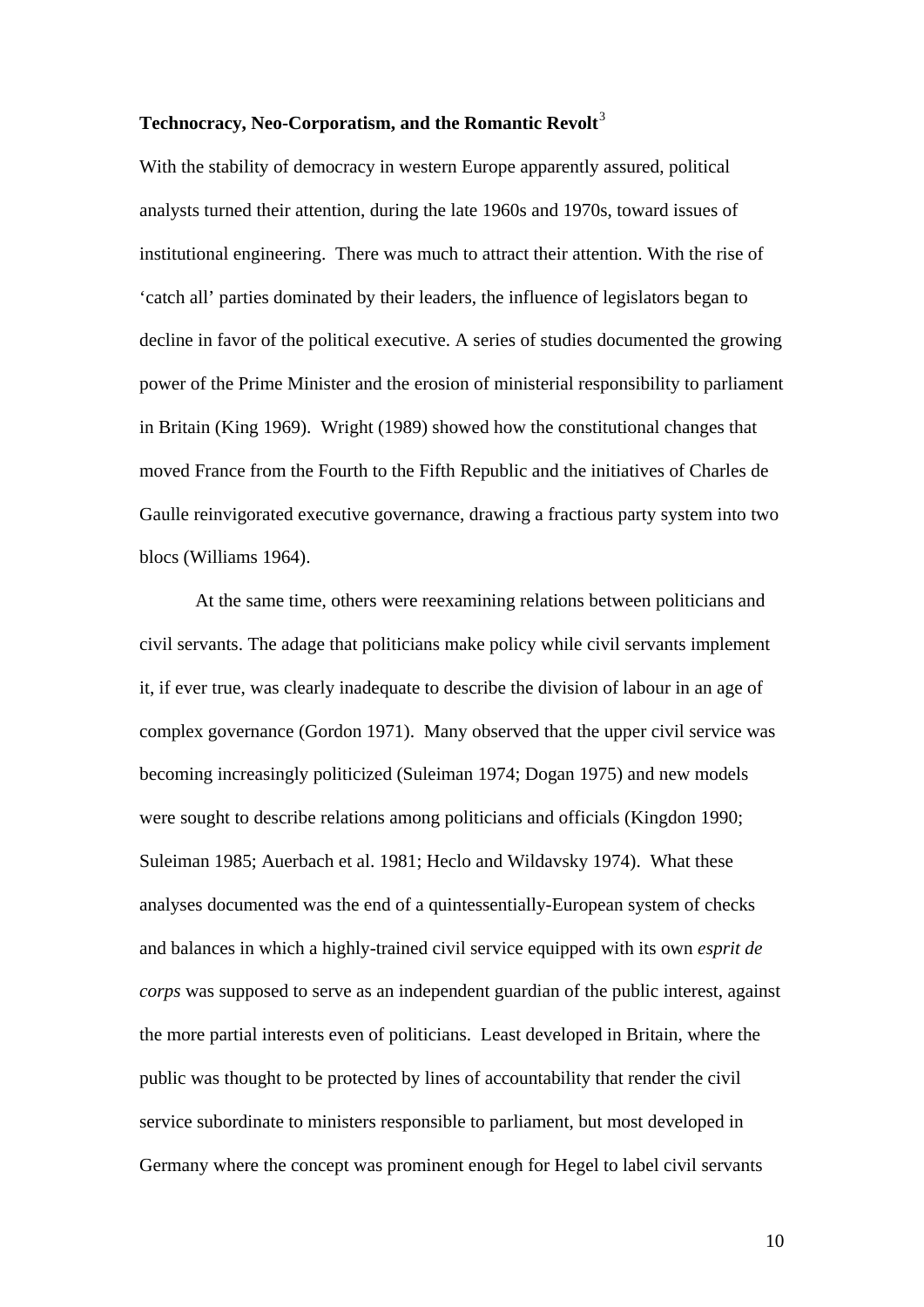the 'universal class', this ideal had long been part of European conceptions of the state (Dyson 1980). Buttressing it were systems of administrative law dictating how authority should be exercised and agencies, such as the French Council of State, charged with ensuring those rules were followed. Although the probity of the civil service continues to be a valuable feature of European democracy, the days when officials could provide strong checks on their political masters were passing.

As the size, spending and scope of the state increased, notably through social programs that turned all European nations into 'welfare states', many analysts began to reconsider the dynamics driving policy making (Rose 1981, 1985). The 'end of ideology' celebrated by some seemed, to others, to herald the rise of 'technocracy' – government by experts overly dedicated to science or a purely-professional ethos rather than the well-being of the people whom governments were supposed to serve (Ellul 1964). As the endeavors in which governments were engaged became increasingly specialized, many asked how politicians with limited expertise could oversee policy effectively without becoming prisoners of the specialists they were supposed to direct. The civil service had become more political, but politicians were finding it more difficult to cope with the technical intricacy of their briefs. Concerns such as these were fueled by even more important developments in the nature of modern governance. The volume of technical regulations issued by governments was gradually exceeding the number of laws passed by legislatures, and states were creating increasing numbers of semi-independent agencies endowed with substantial regulatory power and specialized missions that could be difficult for laymen to understand let alone supervise (Bell 1973; Benveniste 1972; Jacoby 1973).<sup>[4](#page-33-3)</sup>

On the left, developments such as these provoked a lively debate about the nature of the state in capitalist society that inspired a resurgence of institutionalist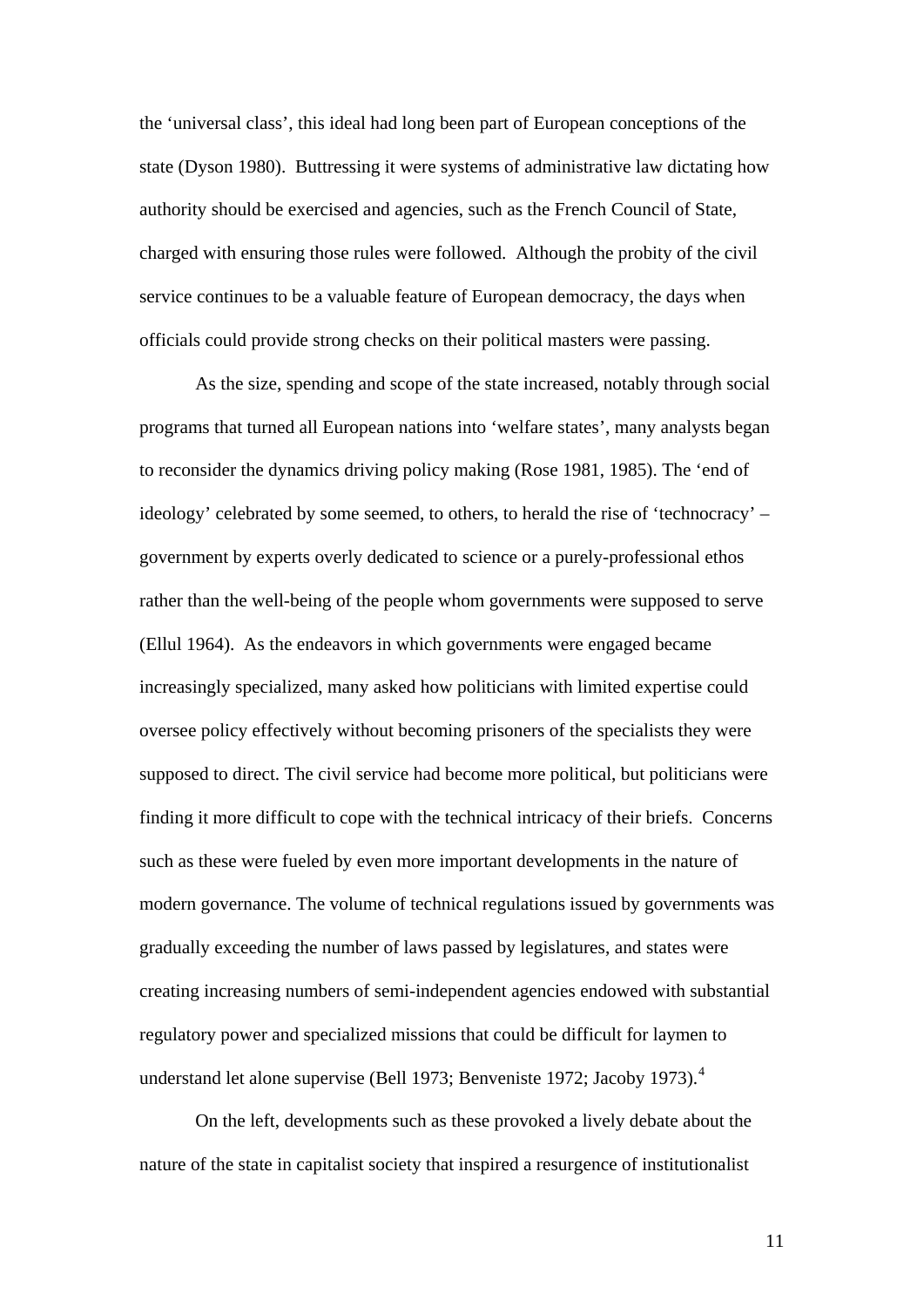analysis. There was general agreement that states served the interests of the capitalist class, but the issue was how and why. Miliband (1969) argued that states were responsive to business interests because the latter command more resources in the arenas of electoral and pressure-group politics than do workers. Poulantzas (1972) and others (Block 1987; O'Connor 1973; Althusser 1984), however, argued that the relevant outcomes were conditioned by the very structure of a state that is embedded in capitalist society, contending that the institutional structures of a liberal democracy force its leaders to maintain 'business confidence' in order to secure reelection. These debates inspired a wider revival of interest among political scientists in states and institutions (Evans et al. 1985; Bornstein et al. 1984; Lindblom 1977).

Others responded to these developments by inquiring more deeply into the networks that link specialists to governments, generating conceptions of 'policy networks', 'issue networks', and 'epistemic communities' to describe the relationships between professional communities and states and to chart the influence that professionals had acquired over policy making (Rhodes 1981; Heclo 1974; Haas 1992). Observing how dependent governments had become on the advice and cooperation of organized interest groups if their complex policies were to be successful, Beer (1965) described the rise of a new 'collectivist politics', showing how increases in the scope of policy had been accompanied by shifts in conceptions of representative government that accorded a new legitimacy to regular interaction between producer groups and governments.

Schmitter (1974) and others (Schmitter and Lehmbruch 1978; 1985; Winkler 1976; Berger 1982; Streeck and Schmitter 1986) expanded on this theme to note that governments were often now devolving authority onto producer groups in return for their cooperation in the administration of policy. This 'neo-corporatism' became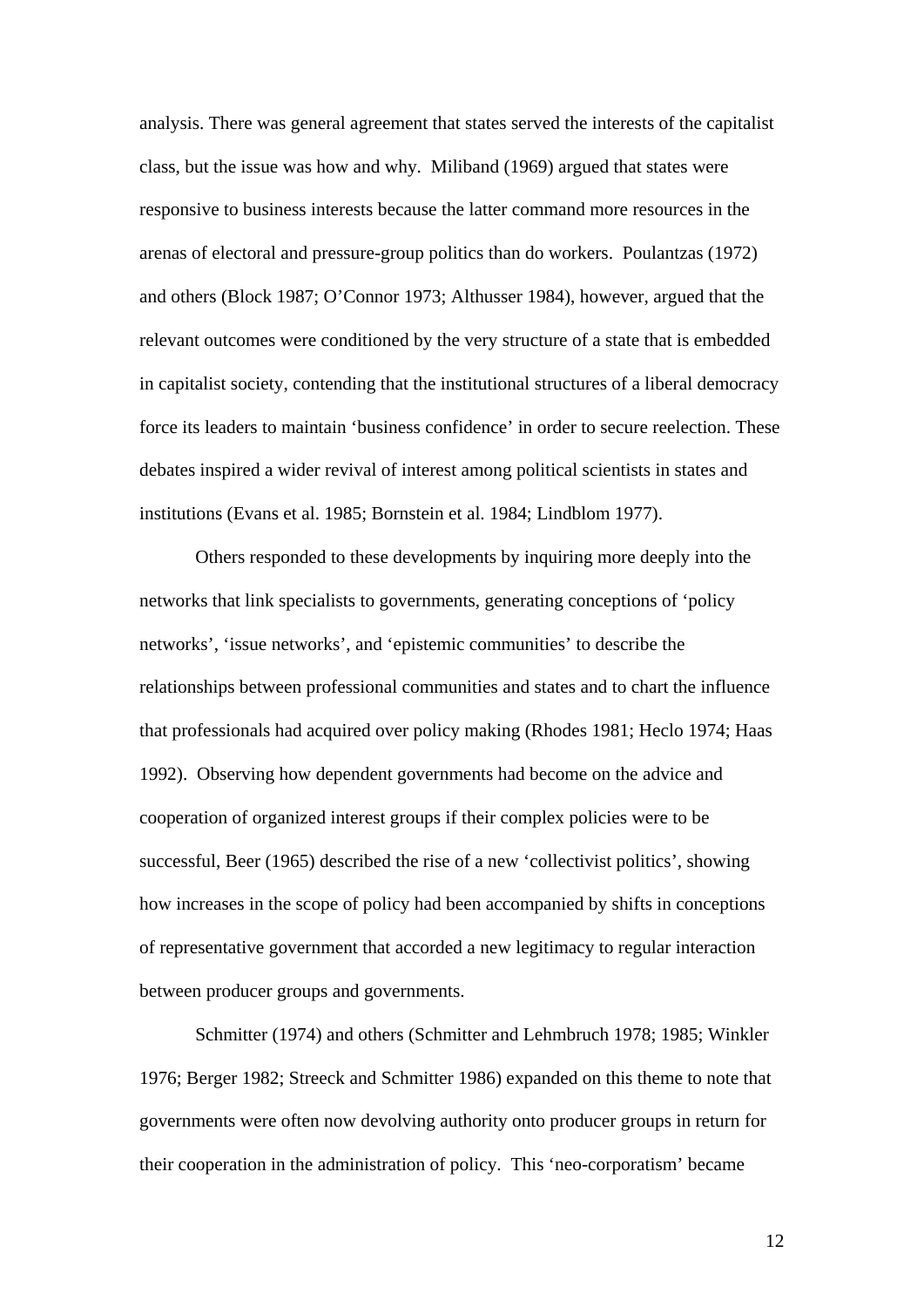especially prominent when governments sought agreement from employers and trade unions to incomes policies designed to stem rising rates of inflation. Although a feature of governance across Europe during the 1970s, neo-corporatist arrangements were seen as most important and durable in nations whose producer groups were cohesively-organized (Goldthorpe 1984; Katzenstein 1985). Analyses such as these provided the inspiration for many of the institutionalist analyses of the 1970s and 1980s that linked patterns of policy to the organization of labour, capital and the state (Hall 1986; Cox 1986; Zysman 1983). Some saw neo-corporatism as an arrangement that delivers superior levels of economic performance (Przeworski and Wallerstein 1982; Alvarez et al. 1991; Cameron 1984). However, others were suspicious of such arrangements from a democratic perspective, seeing them as political cartels in which governments, no longer responsive to legislatures, now formed tight alliances with producer groups that suppressed dissent among the rank and file and limited the influence of other groups entitled to a voice in policy making (Offe 1982, 1985; Panitch 1981).

Popular concern about issues such as these erupted in the public arena during the late 1960s. In May 1968, barely four years after a distinguished group of scholars (Graubard 1964) had celebrated the political stability of postwar Europe, an unexpected alliance between students and workers almost toppled the French Fifth Republic. The revolt was initially sparked by a protest against government restrictions on student residences; and, in the weeks that followed, material demands were less prominent than the existential reaction of the young against the hierarchical structures of a state that seemed unresponsive to the concerns of ordinary people. Although demands about wages and working conditions fueled the strikes that hit many European nations in the following years (Crouch and Pizzorno 1978), there was an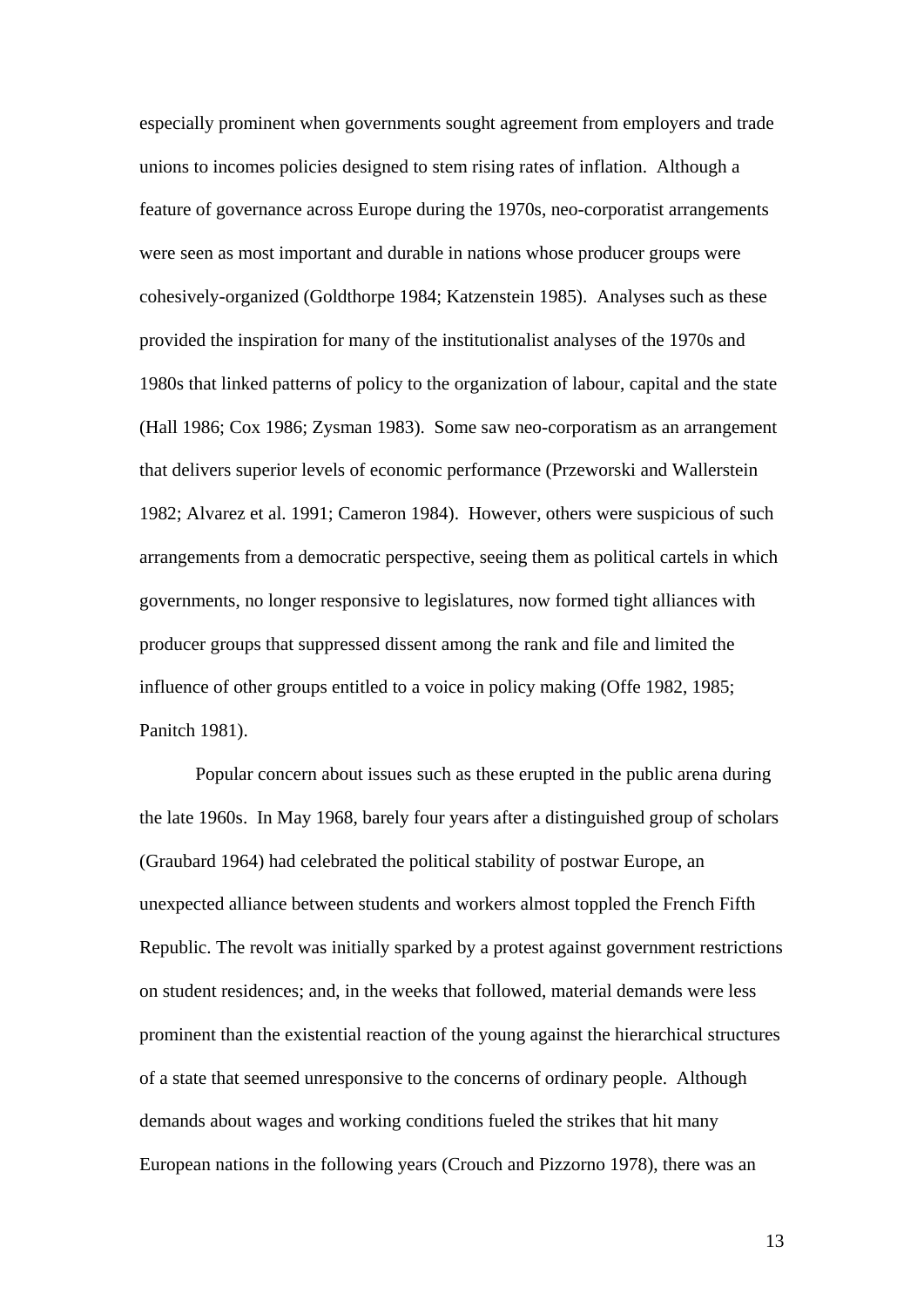anti-establishment character to protest in this period that lent political force to intellectual critiques of 'technocracy' (Inglehart 1977).

Concerns such as these acquired institutional vehicles in the 'new social movements' that developed rapidly across Europe during the 1970s as citizens mobilized against nuclear power or the stationing of nuclear missiles in Europe and in support of measures to protect the environment (Cooper 1996; Offe 1985). Reacting against a centrist establishment and 'grand coalitions' that seemed to shut many out of politics, these movements became important new institutions in the political arena and revivified European democracy. Efforts to explain their appearance and fate in institutional terms led to new bodies of scholarship emphasizing the 'political opportunity structures' facing such movements, the resources central to mobilization, and the 'collective action frames' on which they drew (Kitschelt 1986; Tarrow 1994; Kriesi et al. 1996; McAdam et al. 1996; Klandermans et al. 1988). Others saw these new social movements as evidence of an emerging cleavage between an older generation preoccupied with material concerns and a new one born to enough affluence that it could be drawn to 'post-materialist' issues (Inglehart 1977).

This reaction against traditional social norms coincided with an intensification of distributive conflict that was fueled by and reflected in high levels of inflation (Goldthorpe and Hirsch 1978; Crouch and Pizzorno 1978). Facing lower rates of economic growth after the oil shocks of 1974, European governments struggled to satisfy the expectations for higher incomes and public spending that thirty years of continuous economic expansion had generated. In most cases, the growth increment no longer left room for private incomes and public spending to grow substantially at the same time. As a result, electorates became increasingly dissatisfied with governmental performance.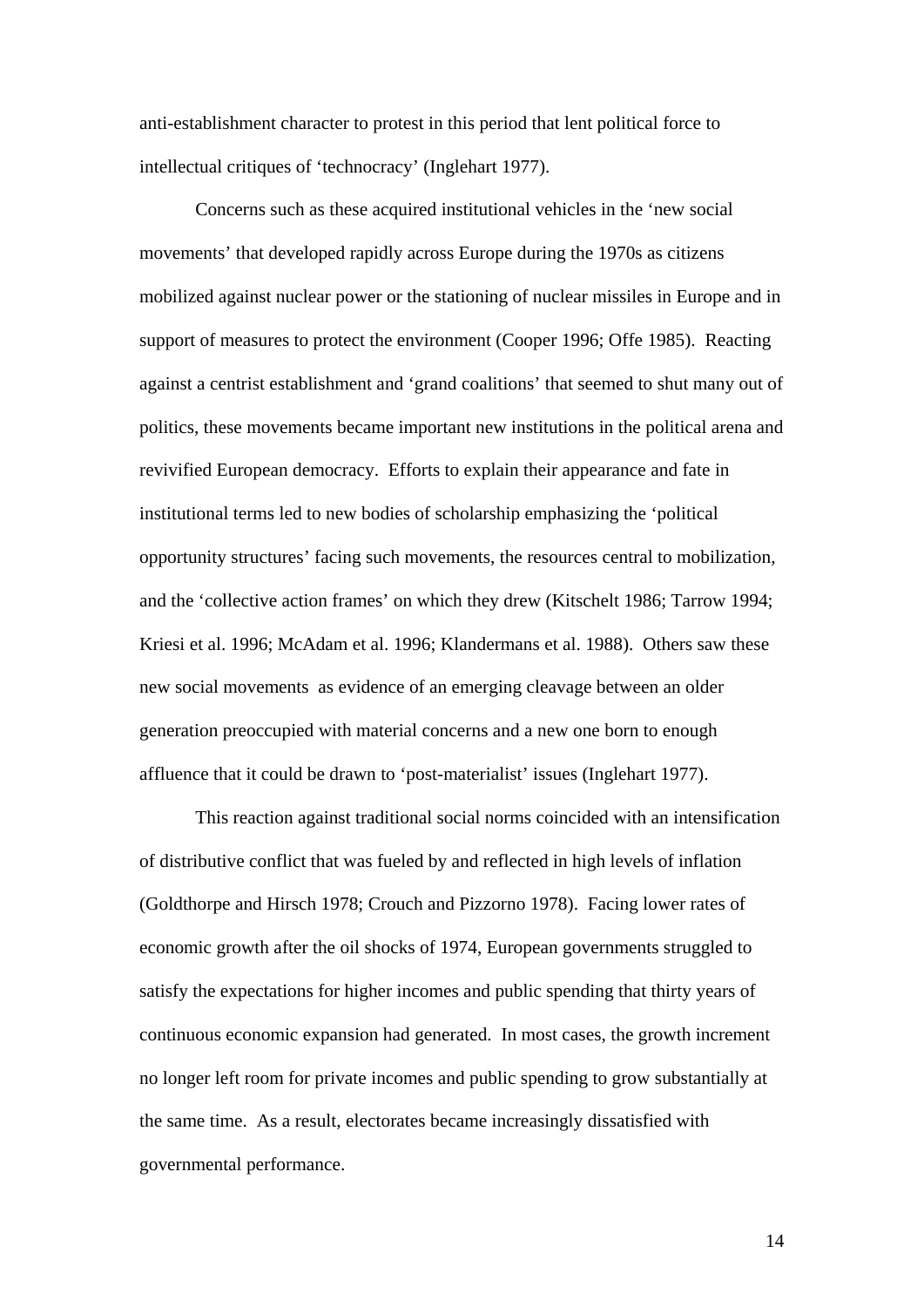The academic response to these developments was a set of works arguing that contemporary governments were 'overloaded' (Crozier et al. 1975; King 1975; cf. Offe 1982; Beer 1982). The capacity of governments to supply collective goods no longer seemed to match the demands made upon them. Some attributed this imbalance to an erosion in traditional norms of authority that left the institutions normally responsible for social order unable to regulate popular demands. Others observed that that many of the institutions regulating the distribution of resources were functioning badly in a context of high inflation. Industrial relations, for instance, had become increasingly conflictual. But, as the efforts of governments to rectify these problems failed, the state itself was widely perceived to have become inefficient. Politicians who had once been happy to take credit for economic growth began to seek a rationale for shifting responsibility for economic sacrifice away from the state. The result was a sea-change in the politics of Europe, during the 1980s, that can be characterized as a 'move to the market'.

## **The Move to the Market**

The relevant political developments are striking. Inspired by neo-liberal ideas that were expressed most forcefully in Britain by the Thatcher governments of 1979 to 1992, many European states began to sell off the public enterprises they had nationalized after the war. This 'privatization' was accompanied by widespread 'deregulation' designed to intensify competition in markets, including financial markets where governments had once exercised substantial control over the flows of funds (Vogel 1996).<sup>[5](#page-33-4)</sup> Most governments now encourage firms to seek finance on newly-expanded stock exchanges or international capital markets. As a result, governments have less capacity than they once had to direct industrial development or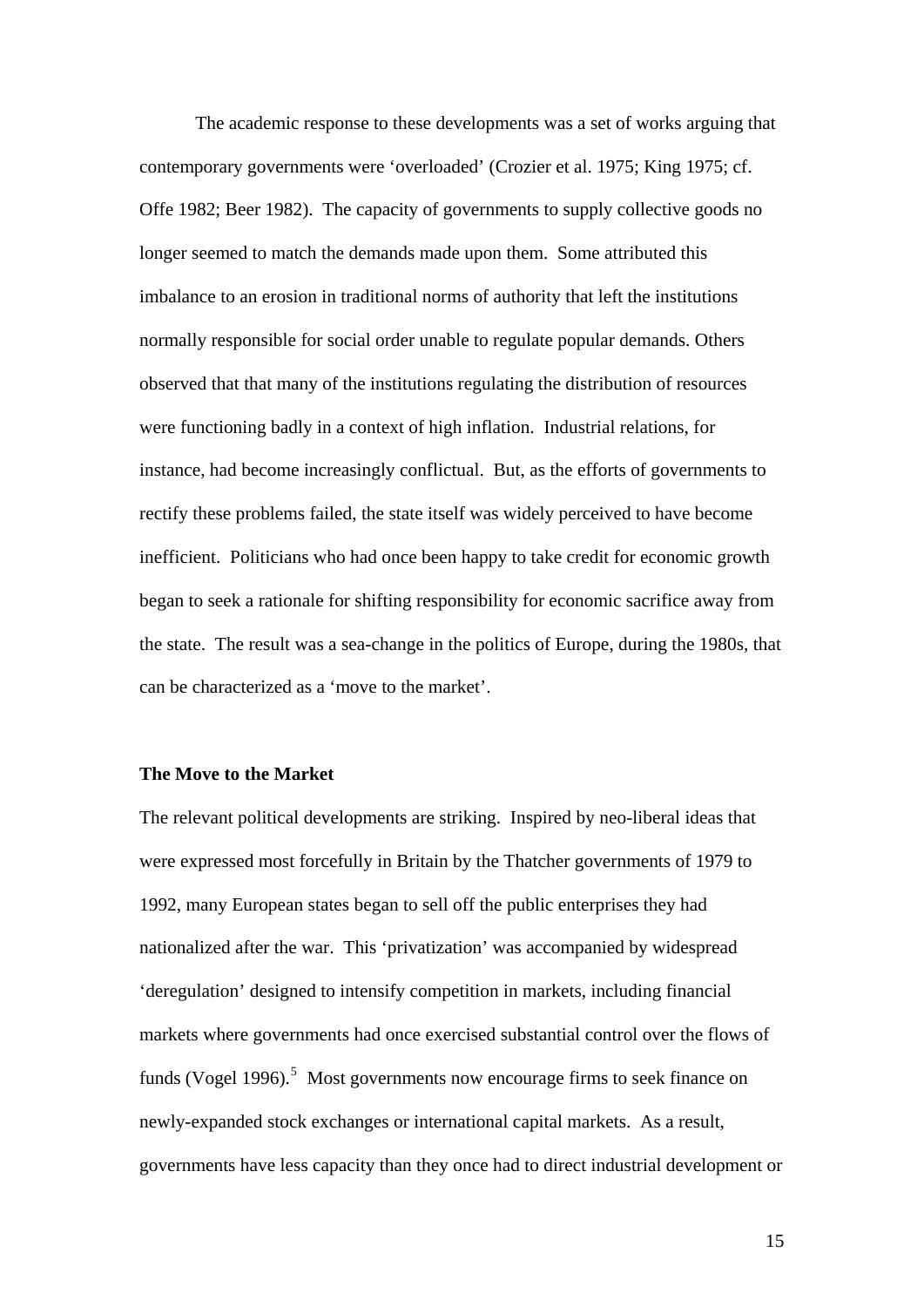stimulate economic expansion. In most countries, the rates of increase in levels of public spending and taxation have declined.

 The point of most of these measures is to reduce the role of the state in the allocation of resources and expand the role of markets. The premise is that organizations facing more intense competition operate more efficiently, using fewer resources to produce goods or services of equivalent or higher quality. Some governments are now applying these principles to their own services, forcing their agencies to compete with private-sector providers or with other agencies, and subcontracting many endeavors that were once the responsibility of public employees to private firms. Public day-care centers now compete with private providers in Sweden, and health authorities in Britain compete with one another for clients.

From the perspective of democratic theory, these are consequential steps. To ensure that their actions are responsive to the needs of the populace, democratic governments have traditionally relied upon a chain of authority that links the providers of public services to superiors in a civil service hierarchy who are, in turn, responsible to Ministers reporting to a legislature elected by the people. Demands for better services flow from the electorate to the government through the political system. Market institutions, by contrast, render service providers responsive by allowing their clients to turn to other providers if they are dissatisfied with what they receive. One system relies on the 'voice' of the citizen to ensure responsiveness, while the other relies on the capacity of the client to 'exit' (Hirschman 1970). In some respects, then, the 'new public management' is changing the posture of the individual vis-a-vis the state from one associated with the role of a 'citizen' to one that more closely resembles that of a 'client'.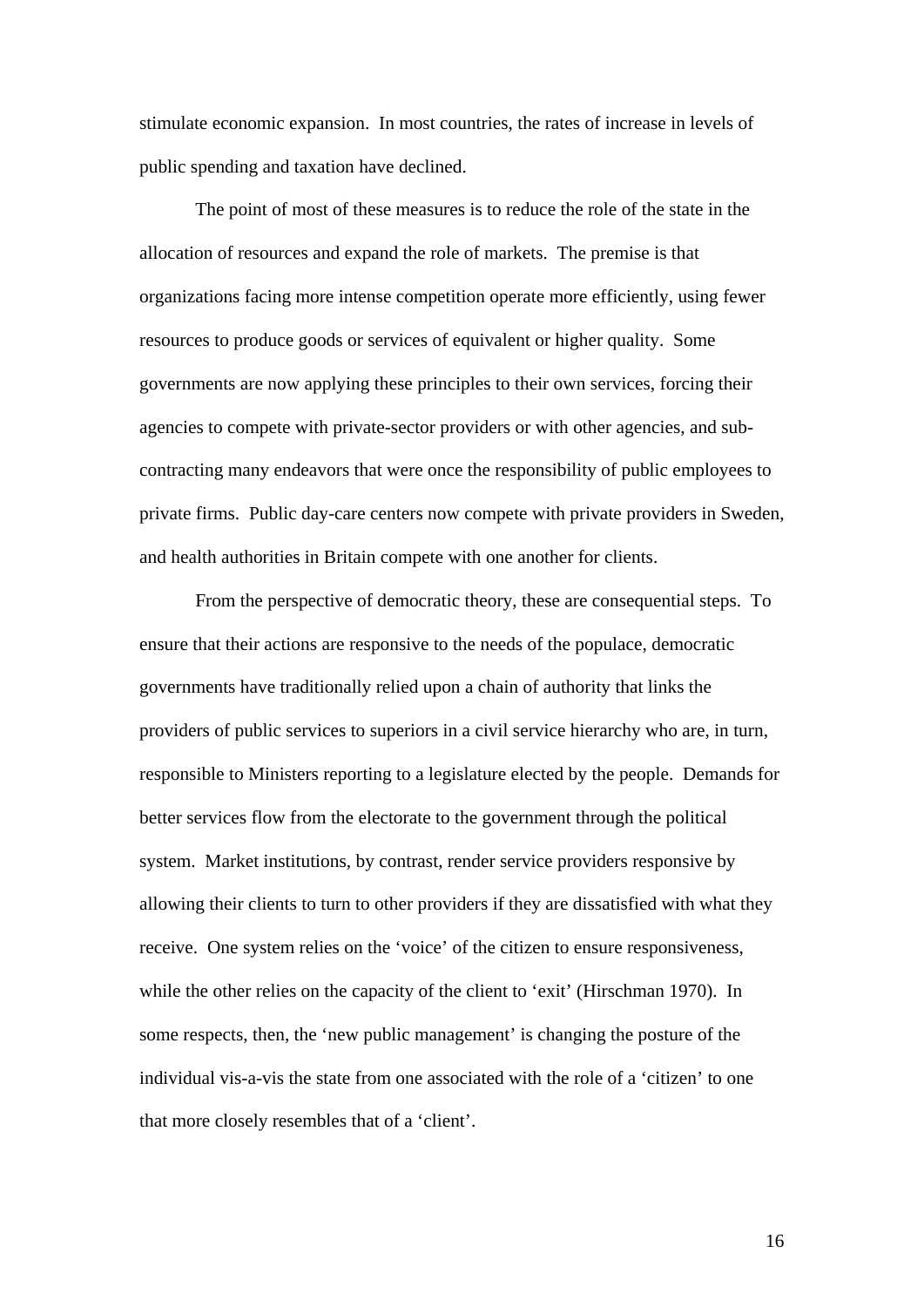In large measure, it was the international dimension of this move to the market during the 1980s that rendered it so forceful and durable. Dissatisfied with poor levels of economic performance, the member states of the European Community agreed in 1985 to create a single continental market and to reinforce it in 1999 with an economic and monetary union that gave most of them a single currency. They dismantled barriers to trade and allowed the new European Union to make many decisions by (qualified) majority vote, effectively removing the veto each nation once had over decisions affecting it. At the same time, the European Court of Justice has increased its jurisdiction vis-a-vis national governments. In combination with the liberalization of world markets, these steps have increased the impact of market forces on most Europeans and reduced the capacities of national governments to counteract those forces (Streeck 1995; Scharpf 1999; Cerny 1999; Hirst and Thompson 1996).

 The recent analysis of democratic institutions in Europe has been deeply influenced by these developments. Privatization, deregulation and governmental reform are now the subject of large literatures documenting their progress (Vickers and Wright 1989; Vogel 1996; Feigenbaum et al. 1998; Thatcher 1999), They have led some to reconsider the criteria used to determine whether an activity should be provided by the public or private sectors, which traditionally assigned to the state those likely to lead to a 'natural' monopoly or to generate significant 'public goods' (Self 1993). Others focus on the 'new public management' to explore the advantages of sub-contracting public services to private firms and the consequences of encouraging competition among government agencies (Barzelay 2001; Kingdon 1990).

 A large body of scholarly work is now devoted to the European Union. For some years, this literature was dominated by debates about the factors that condition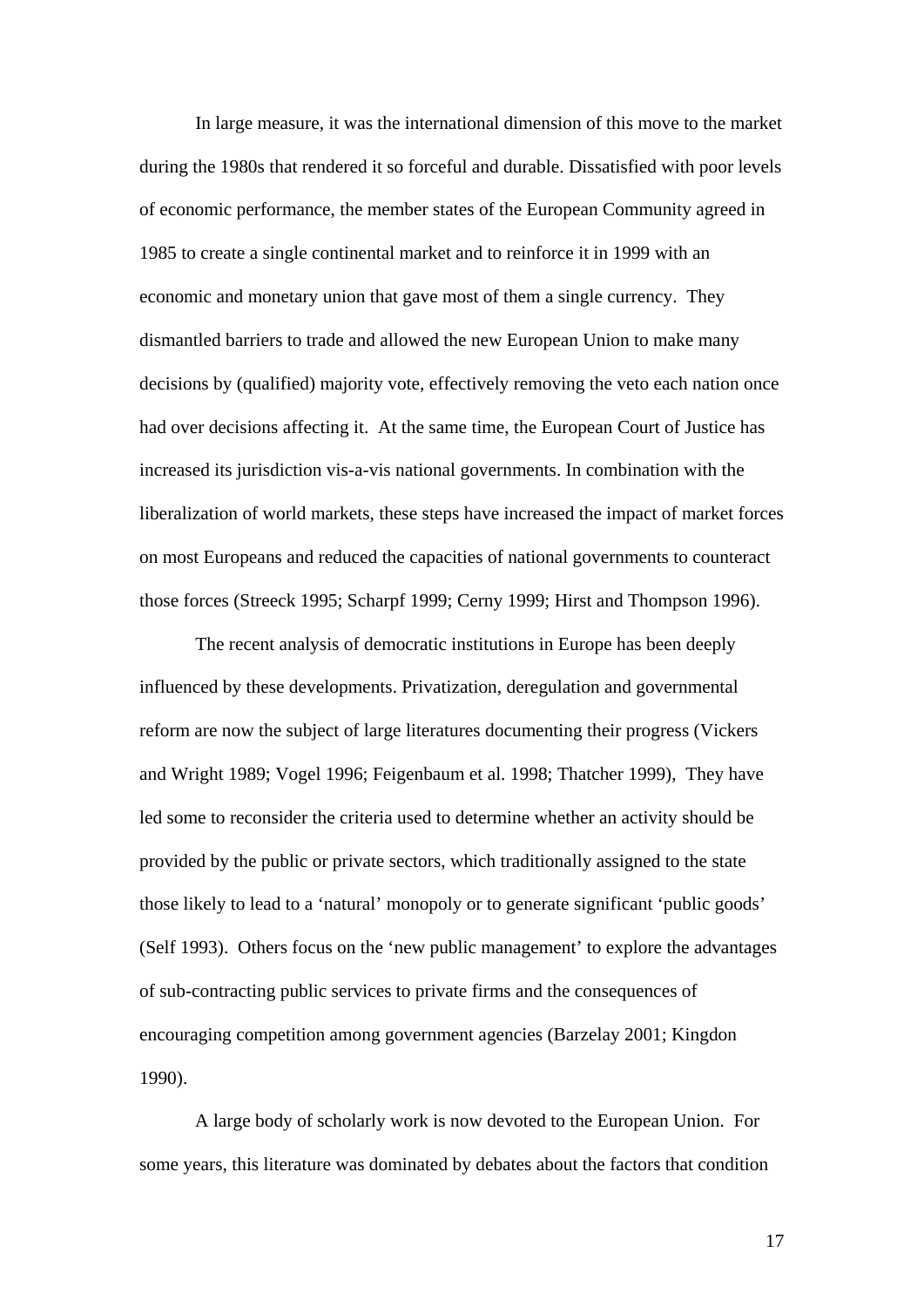further political integration, of special interest to institutional analysis because it ranged those who maintain that national governments control the process against others who argue that some elements of the dynamic escape government control because each step toward integration in one sphere generates unanticipated consequences that intensify pressure for integration elsewhere (Moravcsik 1991; 1998; Keohane and Hoffmann 1991; Pierson 1996). The latter often emphasize the orchestrating role of the European Commission and the importance of initiatives from the business community (Ross 1995; Sandholtz and Zysman 1989; Schmitter and Streeck 1991).

 In recent years, this debate has waned in favor of more intensive studies of how the European Union operates and its effects on national policy (Héritier 1999; Héritier et al. 1996; Wallace and Wallace 1996; Pierson and Liebfried 1996; Scharpf 1999). In an influential series of works, Majone (1994; 1996) explores the implications of a regime that operates primarily through regulation. Tsebelis (1994; 1996) charts the shifts in power that have followed changes to the EU's rules for decision-making, stressing the importance of agenda control and veto points to the outcomes. Scholars have begun to compare the quality of governance in the EU to that of a nation-state, considering how multi-tiered governance structures affect the character of policies and responsiveness to the citizenry (Marks et al. 1996; Hooghe 1996; Scharpf 1999; Hayward and Page 1995). Some argue that, because the EU has been more effective at market-building than state-building, it lacks the capacity to provide social protection expected of states and is eroding the ability of its members states to provide such protection as well (Streeck 1996). Others question how democratic the EU is and explore the state of developments that might render it more so, including the construction of a European public sphere, the emergence of a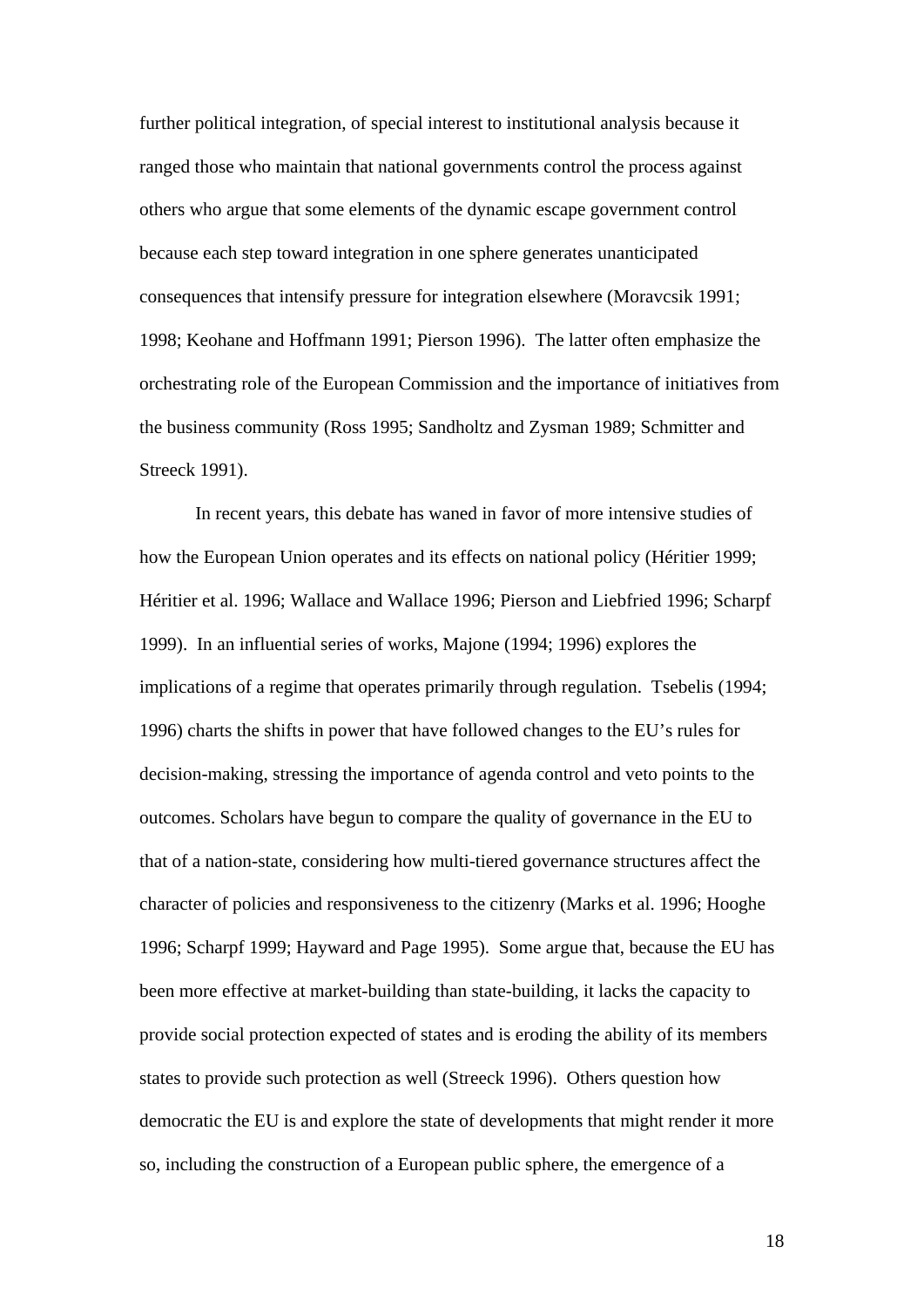transnational party system, transparency in decision-making, and a stronger parliament (Williams 1991; Perez-Diaz 2000; Goetz and Hix 2000).

### **Contemporary European Democracy**

As this survey indicates, the themes that figure most prominently in analyses of European democracy have changed substantially over fifty years in tandem with political developments. The insights this literature has generated remain relevant today but, considered together, they reveal subtle but pervasive shifts in the configuration of European democracy. Moreover, for all its power, democratic theory has not fully caught up with the realities of European governance. There are still substantial discrepancies between the classic concepts used to describe a democratic system and the actual operation of European polities. Consider a few examples.

1. We normally describe the relationship of the individual to the democratic state as one based on 'citizenship'. But the transformation of the state over the past fifty years now limits the adequacy of this description. In some nations, almost half of the populace receives the bulk of its income from the state in the form of pensions, social benefits, or salary. Government services are now so extensive that many individuals approach the state primarily as its clients, whether for day-care, healthcare, agricultural support, or social services.

2. The state is traditionally defined as an entity that is 'sovereign' over its territories, but sovereignty has little meaning in a context where the European Union has the authority to enforce regulations on its member states, without the agreement of their national governments. Some suggest that the emerging system of European governance resembles that of the feudal era more than that of the post-Westphalian system of sovereign states (cf. Krasner 1999).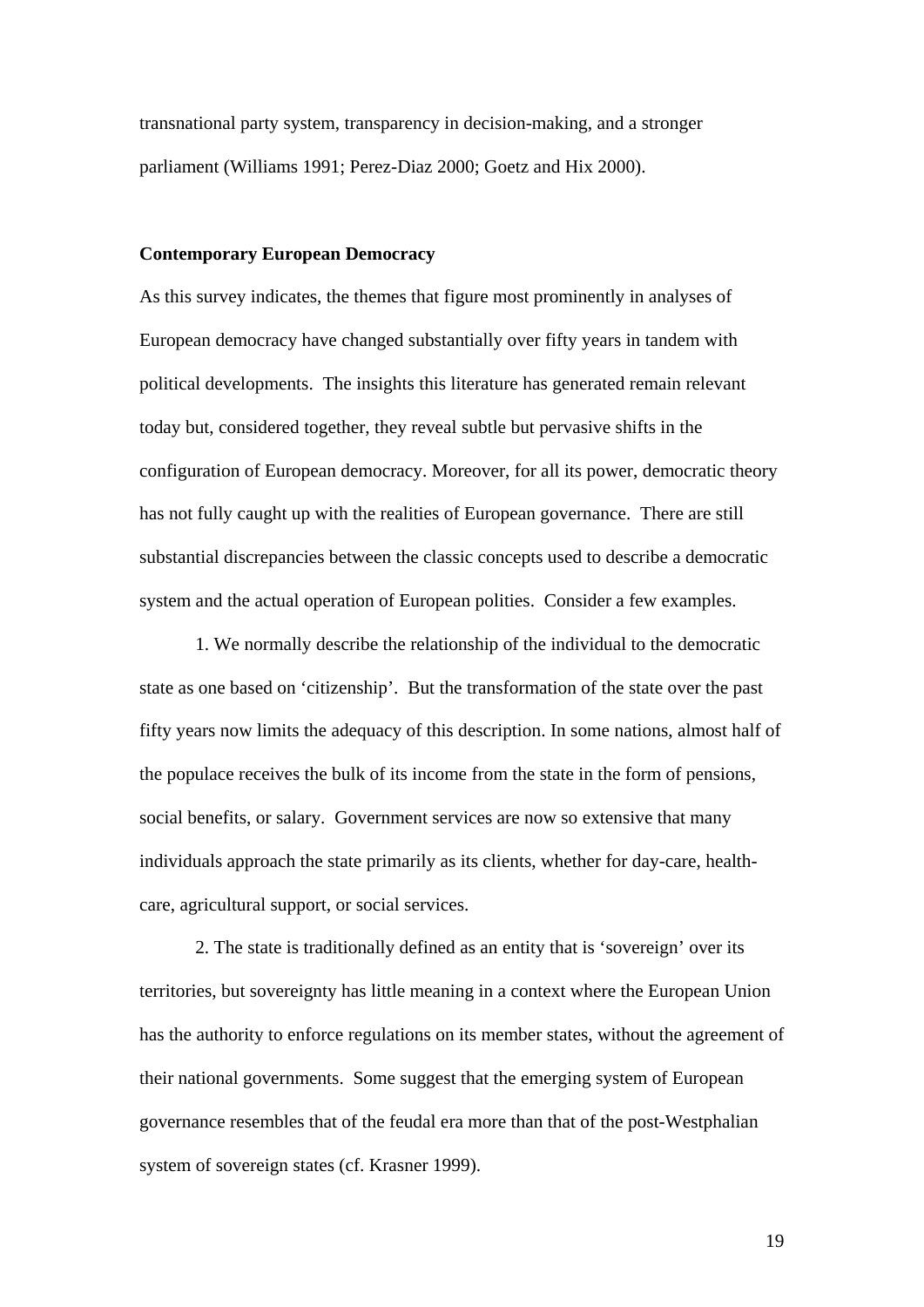3. The European Union is usually seen as a democratic enterprise, but its governing institutions are more similar to those of the Second German Empire (1871- 1914) than to those of most contemporary democratic states. The EU's rules for decision-making are so complex that few beyond those who operate them understand them. Its parliament, although elected, has limited powers and operates without an effective party system. Executive power rests with a Commission that is not subject to direct election.

4. We normally think of the legislature as the seat of political power in a nation and the body representative of the citizenry. Most European nations, however, now delegate substantial regulatory power to para-public agencies that make policy without consulting the legislature. Much of the activity we associate with 'representative government' now takes place, not around the legislature but in negotiations between officials and interest groups that by-pass it, and sometimes political leaders, altogether.

5. The essence of effective democracy lies in clear lines of accountability running from the government to an electorate that can use competition among political parties to hold it responsible for policy. In many parts of Europe, however, central governments now share so much power with state, regional or EU authorities that a good deal of policy is determined in inter-level negotiations so intricate that electorates cannot readily determine who is responsible for the results (Scharpf 1991; Marks et al.1996).

6. Although democracy is usually associated with government by representatives of the people or institutions responsible to them, many nations are now vesting greater powers in non-elected bodies, such as courts and central banks that have deliberately been insulated from political control. As a result, an increasing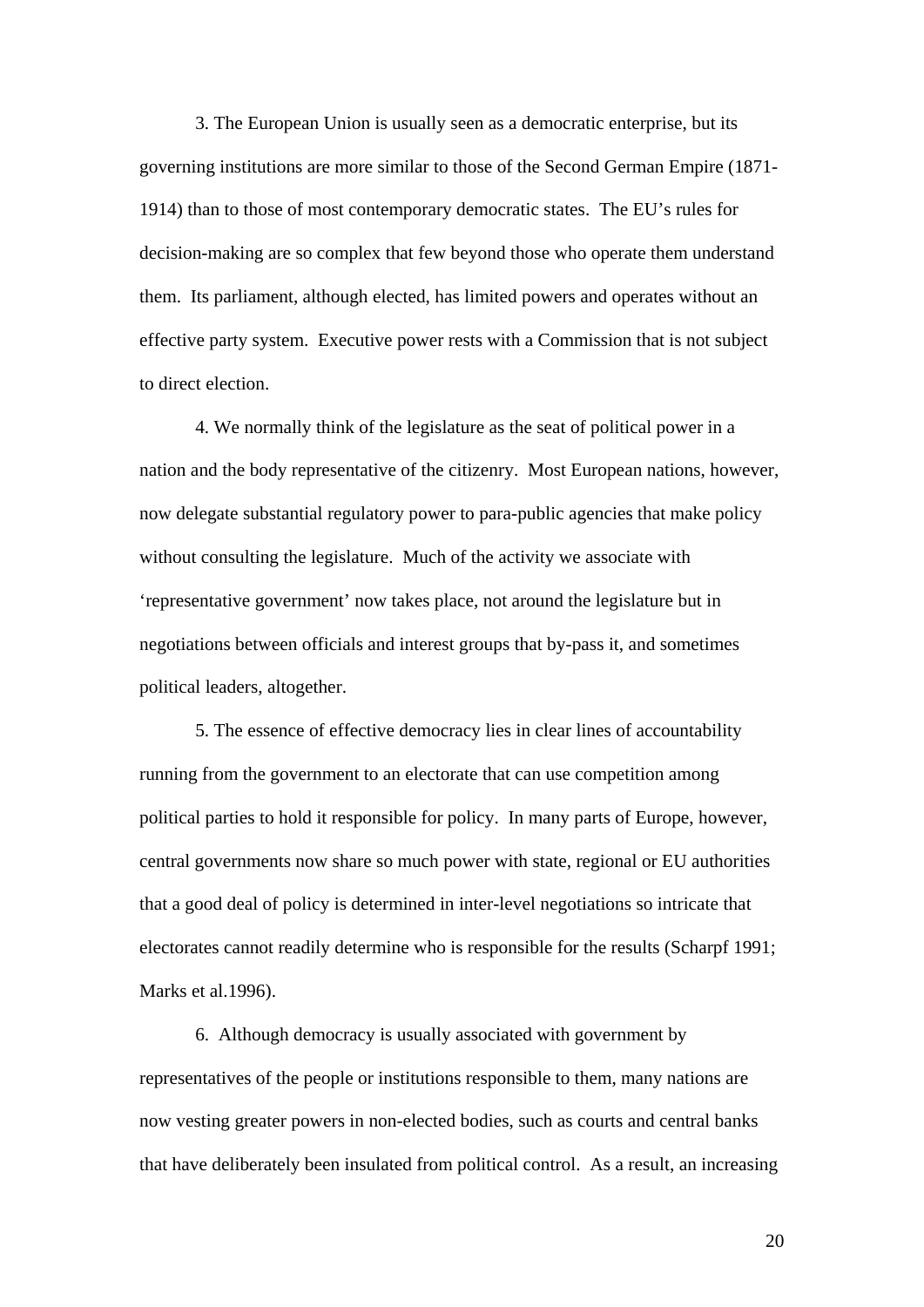number of matters that were once decided by governments are now being determined by bodies unaccountable to the electorate (Stone Sweet 2000; Hall and Franzese 1998).

Observations such as these lead some theorists to describe the political systems of Europe as 'post-democratic' (Pasquino 1998). <sup>[6](#page-33-5)</sup> This may be premature. Representative government has always been imperfect, and liberal democracy deliberately places limits on popular rule. What is less certain is whether the governments of Europe are now limited in the best possible ways. Despite the accomplishments of the literature surveyed here, conventional democratic theory is still somewhat at odds with the operation of European democracies. As European governance changes, we need new accounts of how governments work that can be used to assess the state of European democracy and, by the same token, democratic theories that take full cognizance of the dilemmas of contemporary governance.

Scholars are now studying these problems from a variety of perspectives (Gray 1997; Giddens 1998; Held 1987, 1995; Scharpf 1999; Krieger 1999; Beck 1986; Hoffmann 1982; Hayward 1995). Although this body of work encompasses many diverse approaches, a good deal of it revolves around four sets of issues widelyseen as central to a more complete understanding of European democracy. Since they define much of the contemporary research agenda, I will conclude by briefly identifying each.

Many analysts are looking into the impact of international integration on the capacity of modern states to provide the kind of counterweight to market forces that Polanyi (1944) once identified as essential to the success and stability of democracy. In his classic formulation, Polanyi argued that states must temper market competition with social protection, but many question whether governments can still deliver such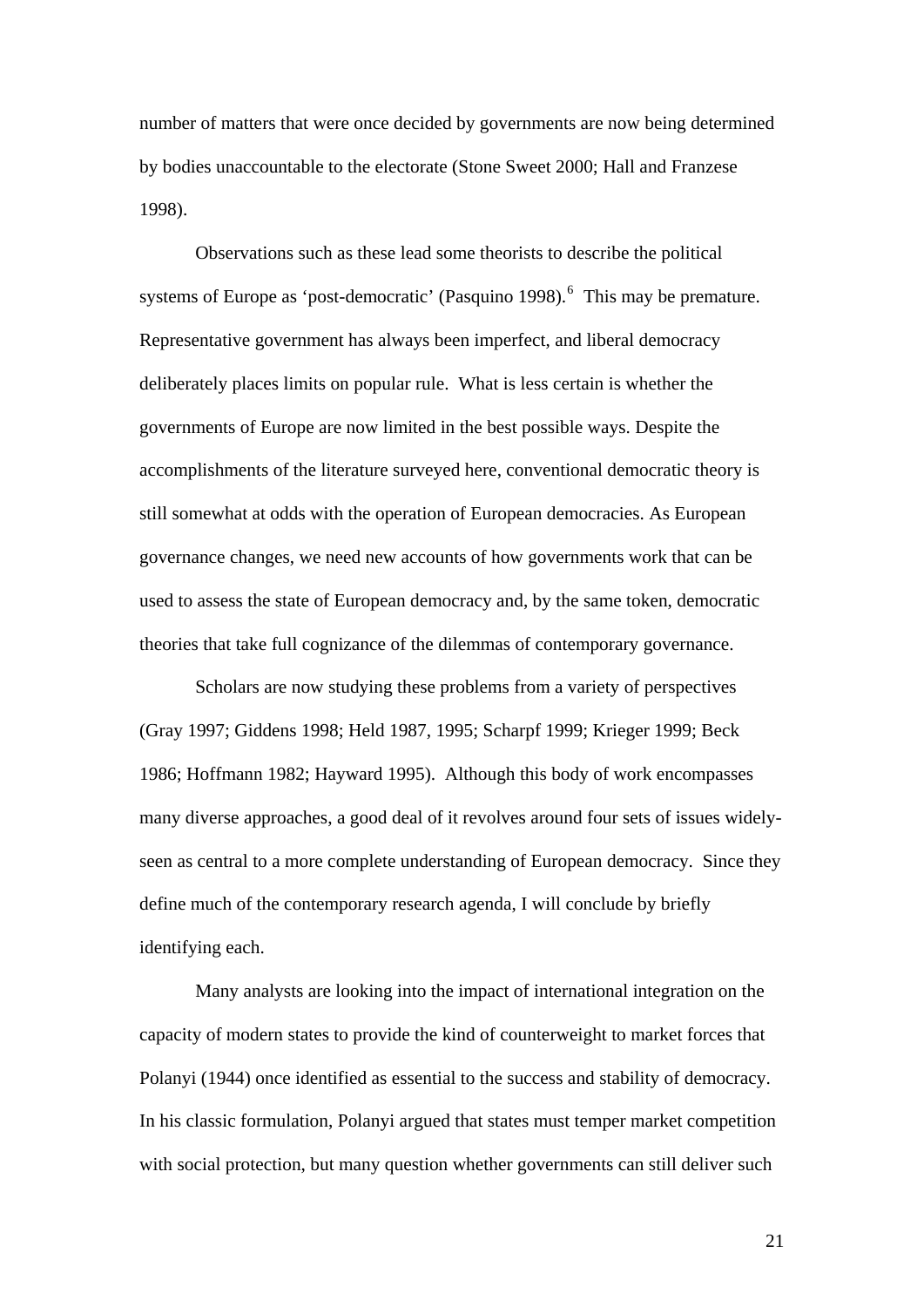protection in a context where their instruments have been depleted by more intense international integration (Garrett 1998; Rodrik 1996; Berger and Dore 1996; Hirst and Thompson 1996). As Scharpf (1999) notes, when governments are less effective, their legitimacy may decline. Some argue that the devolution of power to sub-national and supra-national levels of governance may provide solutions to these problems, but others contend that devolution simply intensifies the dilemmas by rendering policy making less transparent or purposive. Assessments of the political impact of globalization carry great implications for our understanding of European democracy.

Others are studying changes to the meaning of citizenship and the 'nation' inspired by the decline of traditional solidarities based on class or religion, the multiethnic character of European societies, and the expectation that people and foreign cultural forms will continue to flow across open borders. To paraphrase Anderson (1991), many European nations are 'reimagining themselves' and reconsidering the meaning of citizenship (Brubaker 1996; Favell 1998; Krieger 1999). Some analysts expect new forms of European citizenship to emerge that may be a prerequisite for the democratization of the EU (Soysal 1994; Benhabib 1999; Feldblum 1999). These works remind us that national ideals are an important component of the institutions that structure political life in Europe.

A very different body of literature is applying theories of delegation to the traditional problem of establishing lines of accountability in democratic polities. Pollack (1997) and others use principal-agent analysis to explain the structure of the EU and patterns of delegation within national polities (Moravcsik 1998; Przeworski et al. 1999; Tsebelis 1994). Some employ it to assess the ways in which relations among the executive, legislature and civil service are being reconfigured in national states, drawing on extensive work on these problems in the United States (Huber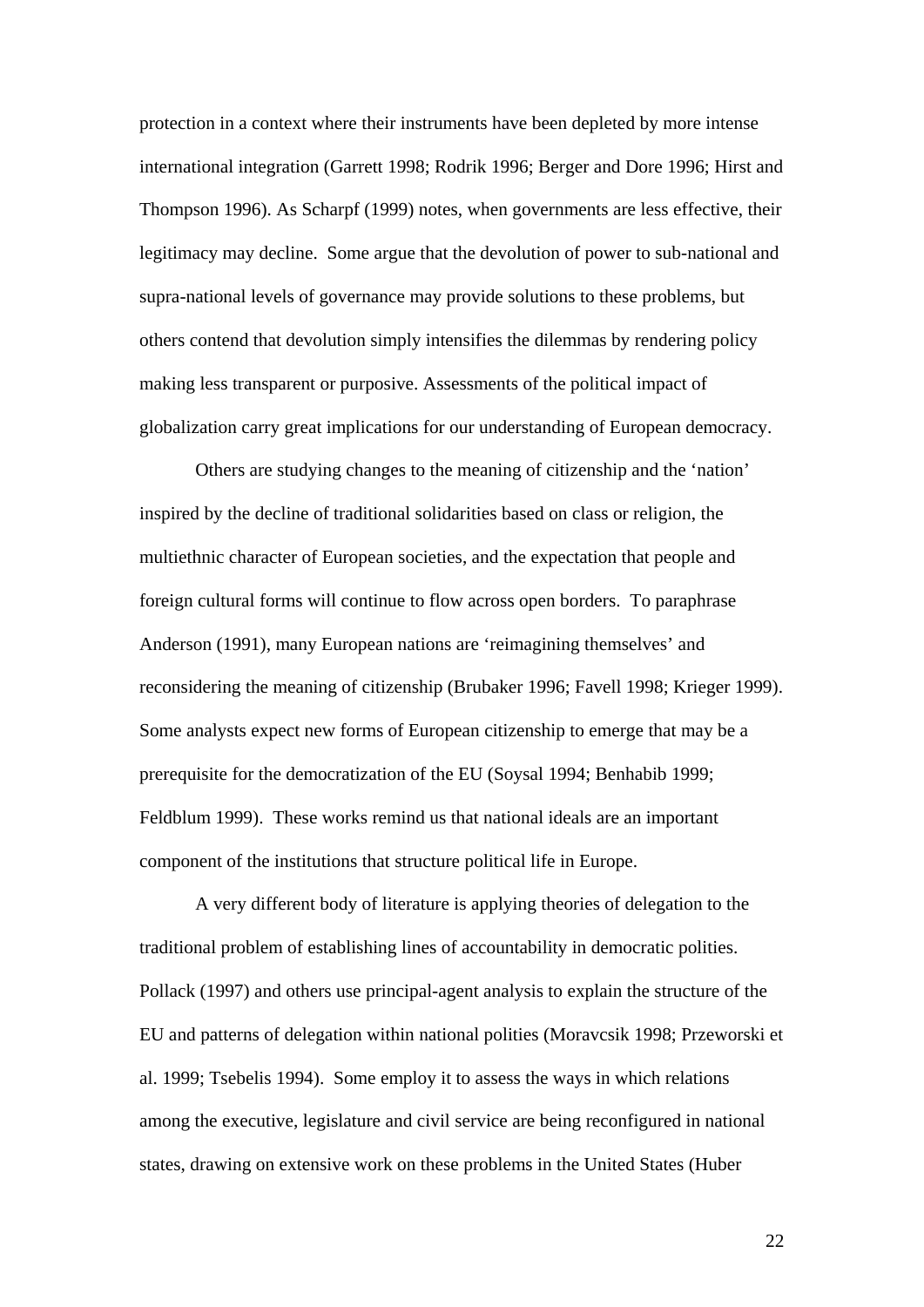1996; Barzelay 2001). These inquiries provide useful tools for assessing the degree to which the many non-elected agencies of contemporary states remain responsive to the electorate.

Finally, a number of analysts are reconsidering the contribution that the organization of civil society makes to the performance of democracies. Putnam (1995; 2001) argues that regular interchange among ordinary citizens generates a body of 'social capital' that can be used to improve policy and the accountability of governments. Rothstein (1998) explores the way in which levels of trust among the leaders of key social organizations and their followers affect neo-corporatist negotiations. Extending an existing literature about political participation, others assess the conditions that underpin civic engagement or trust in government (Hall 1999; Offe 1999; Norris 1999; Pharr and Putnam 2000). Such analyses link the organization of contemporary society to longstanding issues in the republican tradition of democratic theory.

In sum, we have learned a great deal about the institutions underpinning democracy in Europe over the past fifty years, but there is much still to be investigated. Because the character of democratic governance itself shifts over time, as the institutions and ideals underpinning it respond to changing circumstances, each new generation faces the challenge of devising and implementing an understanding of democracy appropriate for its time.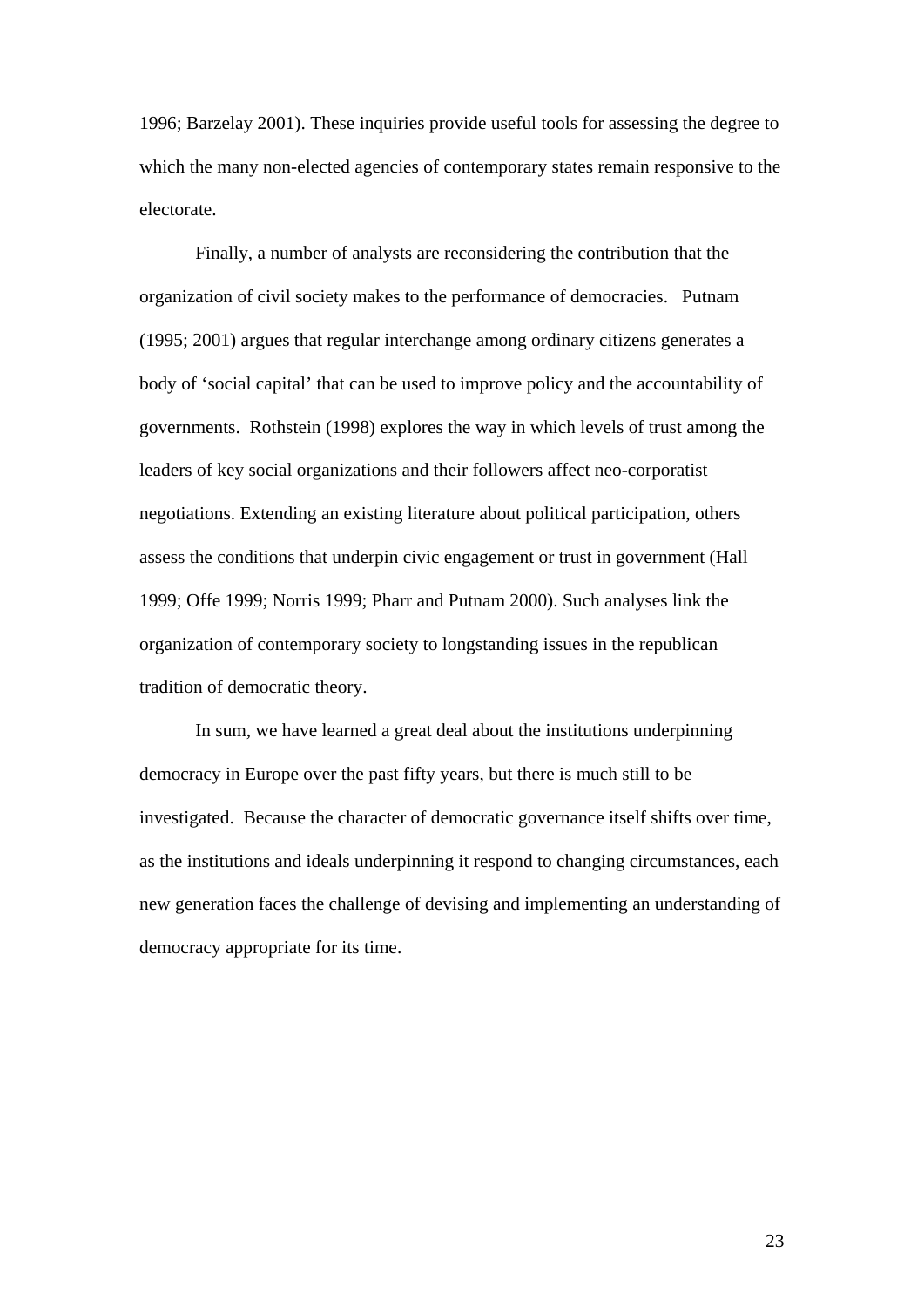### **References**

Althusser, L. (1984). *Essays on Ideology*. London: Verso.

Alvarez, M., Garrett, G. and Lange, P. (1991). 'Government Partisanship, Labor Organization and Macroeconomic Performance,' *American Political Science Review* 85, 2:

Anderson, B. (1991). *Imagined Communities*. London: Verso.

Auerbach, J. D. (1981). *Bureaucrats and Politicians in Western Democracies*. Cambridge, Ma.: Harvard University Press.

Barry, B. (1975). 'Political Accommodation and Consociational Democracy,' *British Journal of Political Science* 5 (October): 477-505.

Barzelay, M. (2001). *The New Public Management*. Berkeley: University of California Press.

Beck, U. (1986). *Risk Society*. Cambridge: Polity.

Beer, S. H. (1965). *Modern British Politics*. London: Faber.

Beer, S. H. (1974). *Modern Political Development*. New York: Random House.

Beer, S. H. (1982). *Britain Against Itself*. New York: Norton.

Bell, D. (1960). *The End of Ideology*. Glencoe, Ill: Free Press.

Bell, D. (1973). *The Coming of Post-Industrial Society. Berkeley*. New York: Basic.

Benhabib, S. (1999). 'Citizens, Residents and Aliens in a Changing World: Political Membership in the Global Era,' *Social Research* 66, 3(Fall): 709-44.

Benveniste, G. (1972). *The Politics of Expertise*. Berkeley, Ca.: Glendessary Press.

Berger, S. ed. (1981). *Organizing Interests in Western Europe*. New York: Cambridge University Press.

Berger, S. and Dore, R., eds. (1996). *National Diversity and Global Capitalism*. Ithaca: Cornell University Press.

Bermeo, N. and Nord, P. (2000). *Civil Society Before Democracy*. New York: Rowman and Littlefield.

Block, F. (1987). *Revising State Theory*. Philadelphia: Temple University Press.

Bornstein, S., Held, D., and Krieger, J., eds. (1984). *The State in Capitalist Europe*. London: Allen and Unwin.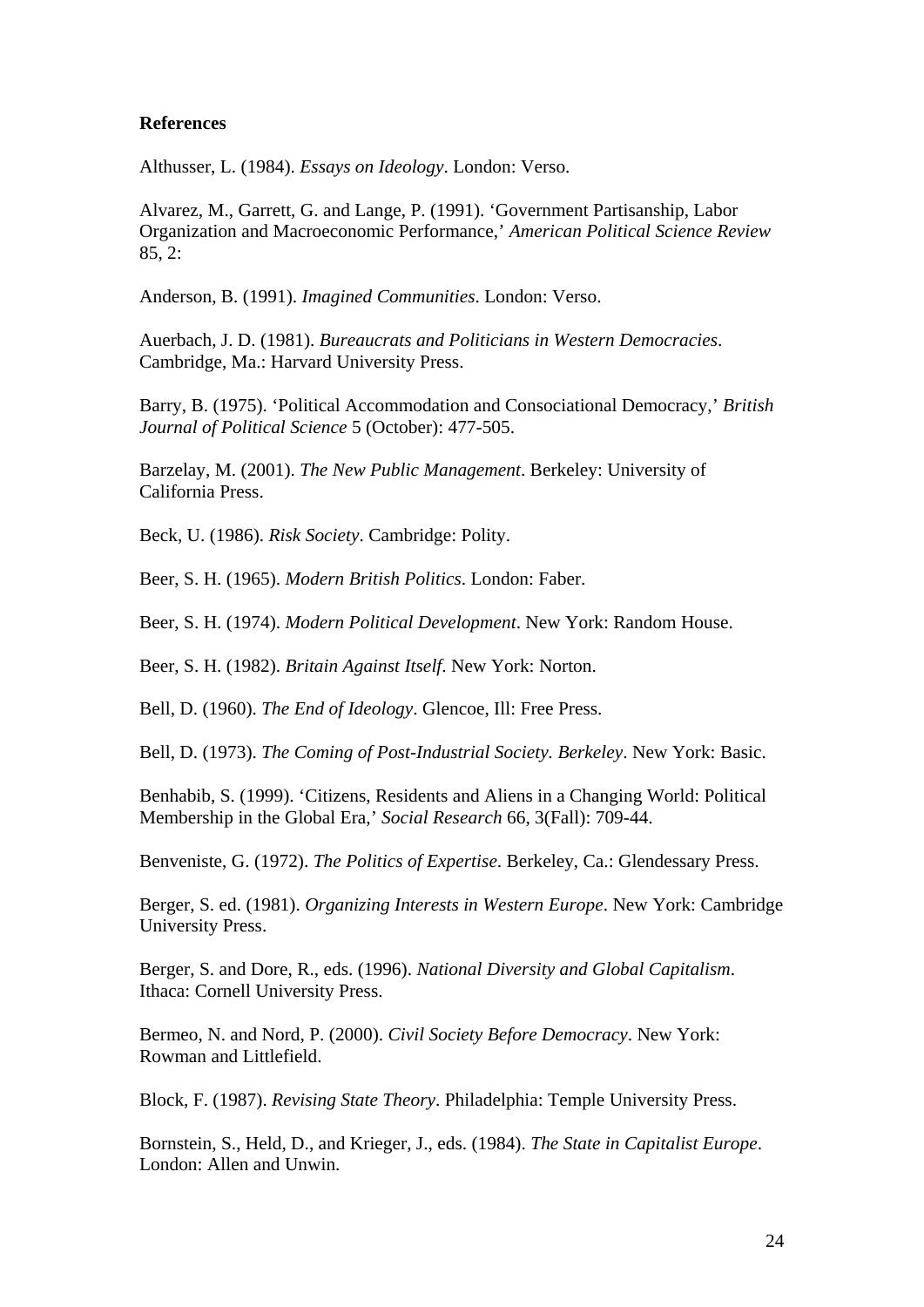Brubaker, R. (1996). *Nationalism Reframed*. Cambridge: Cambridge University Press.

Butler, D. and Stokes, D. (1969). *Political Change in Britain*. London: Macmillan

Cameron, D. (1984). 'Social Democracy, Corporatism, Labor Quiescence and the Representation of Interest in Advanced Capitalist Societies' in J. A. Goldthorpe (ed), *Order and Conflict in Contemporary Capitalism*. Oxford: Oxford University Press: 143-78.

Cerny, P. (1999). 'Globalization and the Erosion of Democracy,' *European Journal of Political Research*.

Converse, P. and Dupeux, G. (1962). 'Politicization of the Electorate in France and the United States,' *Public Opinion Quarterly* 261: 1-23.

Cooper, A. H. (1996). *Paradoxes of Peace*. Ann Arbor: University of Michigan Press.

Cox, A. (1986). *The State, Finance and Industry*. Brighton: Wheatsheaf.

Crouch, C. and Pizzorno, A. eds. (1978). *The Resurgence of Class Conflict in Western Europe*. London: Macmillan.

Crozier, M., Huntington, S and Watanuki, J, (1975) *The Crisis of Democracies*. New York: New York University Press.

Dahl, R. (1956). *A Preface to Democratic Theory*. Chicago: Chicago University Press.

Dahl, R. (1961). *Who Governs?*. New Haven: Yale University Press.

Dahl, R. (1971). *Polyarchy*. New Haven: Yale University Press.

Dogan, M. (1975). *The Mandarins of Western Europe*. New York: Halsted.

Dahrendorf, R. (1967). *Society and Democracy in Germany*. New York: Doubleday.

Dalton, R. and Kuechler, M., eds., (1990). *Challenging the Political Order*. New York: Oxford University Press.

Duverger, M. (1954). *Political Parties*. London: Methuen.

Dyson, K. (1980). *The State Tradition in Western Europe*. Oxford: Martin Robertson.

Eckstein, H. (1961). *A Theory of Stable Democracy*. Princeton: Princeton Center for International Studies.

Eckstein, H. and Gurr, T. (1975). *Patterns of Authority*. New York: Wiley.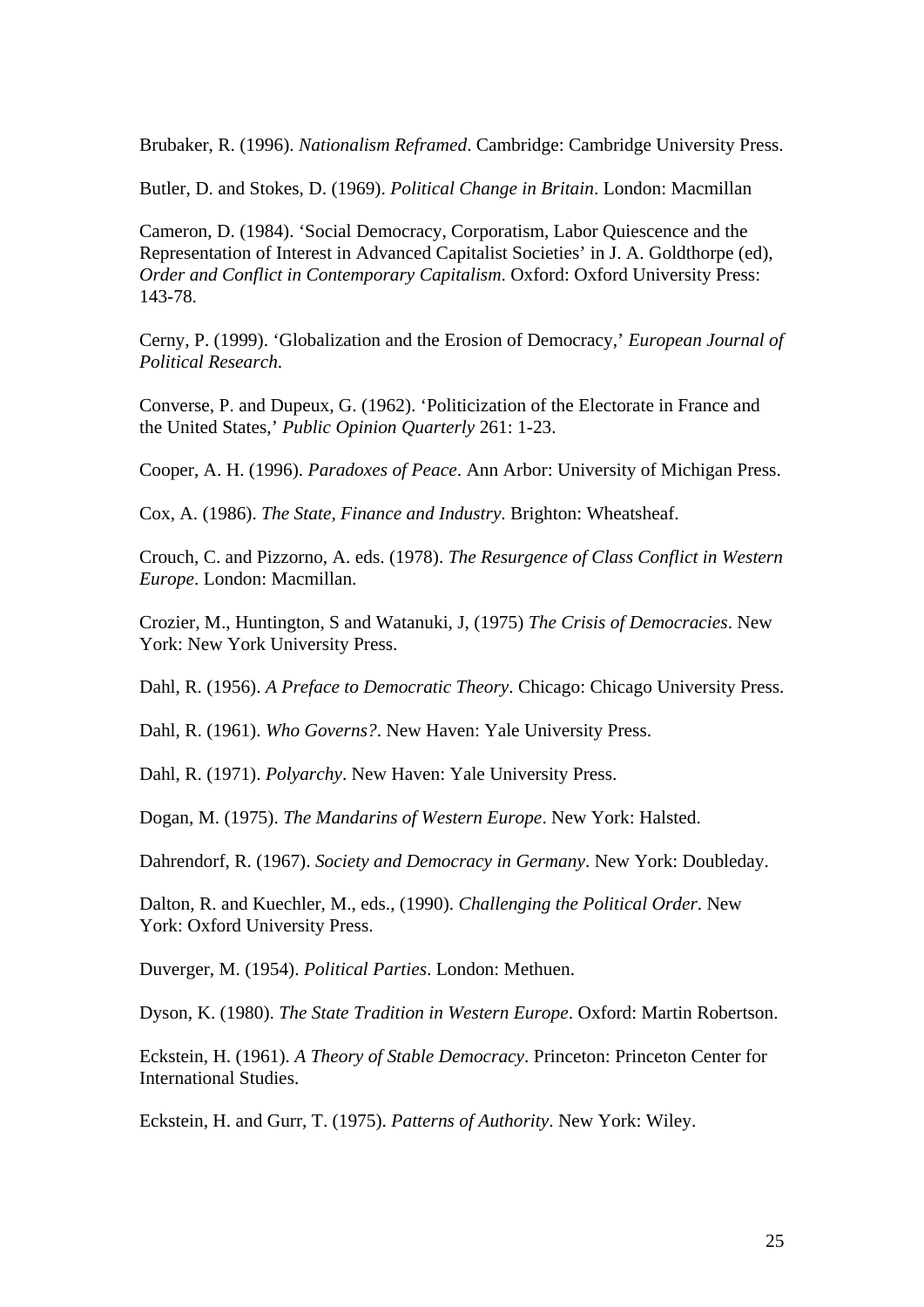Ehrman, H. (1957). *Organized Business in France*. Princeton: Princeton University Press.

Eliassen, K. A. and Kooiman, J. eds. (1993) *Managing Public Organizations*. London: Sage.

Ellul, J. (1964). *The Technological Society*. New York: Vintage.

Ertman, T. (1998). 'Democracy and Dictatorship in Inter-War Europe Revisited,' *World Politics* 50, 3 (April): 475-505.

Evans, P., Rueschemeyer, D., and Skocpol, T. eds. (1985). *Bringing the State Back In*. New York: Cambridge University Press.

Favell, A. (1998). *Philosophies of Integration*. London: Macmillan.

Feldblum, M. (1999). *Reconstructing Citizenship*. Albany: State University of New York Press.

Feigenbaum, H., Henig, J. and Hamnet, C. (1998). *Shrinking the State*. New York: Cambridge University Press.

Foucault, M. (1977). *Discipline and Punish*. New York: Pantheon.

Garrett, G. (1998). *Partisan Politics in the Global Economy*. New York: Cambridge University Press.

Gerth, H. and Mills, C. W. eds. 1946. *From Max Weber*. New York: Oxford University Press.

Giddens, A. (1990). *The Consequences of Modernity*. Cambridge: Polity.

Giddens, A. (1998). *The Third Way*. Cambridge: Polity.

Goetz, C. and S. Hix, eds., (2000). *Europeanized Politics?*. A special issue of *West European Politics* 23, 4 (March).

Goldstein, R. (1983). *Political Repression in 19th Century Europe*. London: Croom Helm.

Goldthorpe, J. A., ed. (1984). *Order and Conflict in Contemporary Capitalism*. Oxford: Oxford University Press.

Goldthorpe, J. A. and Hirsch, F. eds. (1978) *The Political Economy of Inflation*. London: Martin Robertson.

Gordon, M. (1971). 'Civil Servants, Politicians and Parties: Shortcomings in the British Policy Process,' *Comparative Politics* 4 (October): 29-58.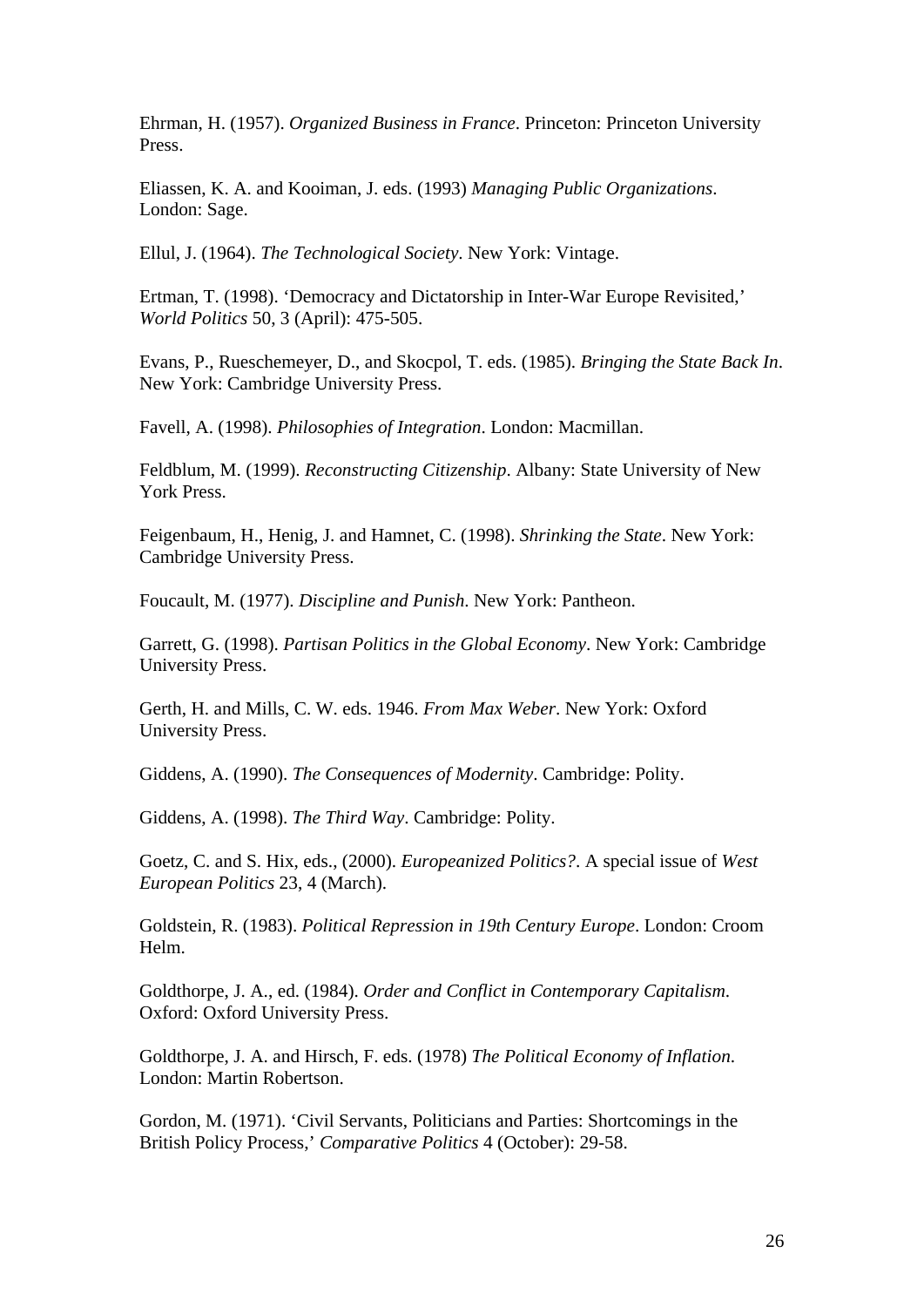Graubard, S. ed. (1964). *The New Europe*. Boston: Beacon Press.

Gray, J. (1998). *Endgames*. Cambridge: Polity Press.

Haas, P. (1992). 'Introduction: Epistemic Communities and International Policy Coordination,' *International Organization* 46: 1-37.

Hall, P. A. (1986). *Governing the Economy*. Cambridge: Polity Press.

Hall, P. A. (1999). 'Social Capital in Britain,' *British Journal of Political Science* 29,  $3: 417 - 61$ .

Hall, P.A. and Franzese, R. (1998). 'Mixed Signals: Central Bank Independence, Coordinated Wage-Bargaining and European Monetary Union,' *International Organization* 52, 5 (Summer): 502-36.

Hayward, J., ed. (1995). *The Crisis of Representation in Europe*. London: Cass.

Hayward, J. and Page, E. C. eds. ((1995). *Governing the New Europe*. Durham, N.C.: Duke University Press.

Heclo, H. (1974). *Modern Social Politics in Britain and Sweden*. New Haven: Yale University Press.

Heclo, H. and Wildavsky, A. (1974). *The Private Government of Public Money*. London: Macmillan.

Held, D. (1987). *Models of Democracy*. Cambridge: Polity Press.

Held, D. (1995). *Democracy and the Global Order*. Cambridge: Polity Press.

Herf, J. (1984). *Reactionary Modernism.* New York: Cambridge University Press.

Héretier, A. (1999). *Policy-Making and Diversity in Europe*. Cambridge: Cambridge University Press.

Héretier, A., Knill C. and Mingers, S. (1996). *Ringing the Changes in Europe*. Berlin: de Gruyter.

Hirschman, A. (1970). *Exit, Voice and Loyalty*. Cambridge, Ma.: Harvard University Press.

Hirst, P. and Thomspon, G. (1996). *Globalization in Question*. Cambridge: Polity.

Hoffmann, S. (1982). 'Reflections on the Nation-State in Western Europe Today,' *Journal of Common Market Studies* 21: 21-38.

Hoffmann, S. et al. (1963). *In Search of France*. Cambridge, Ma.: Harvard University Press.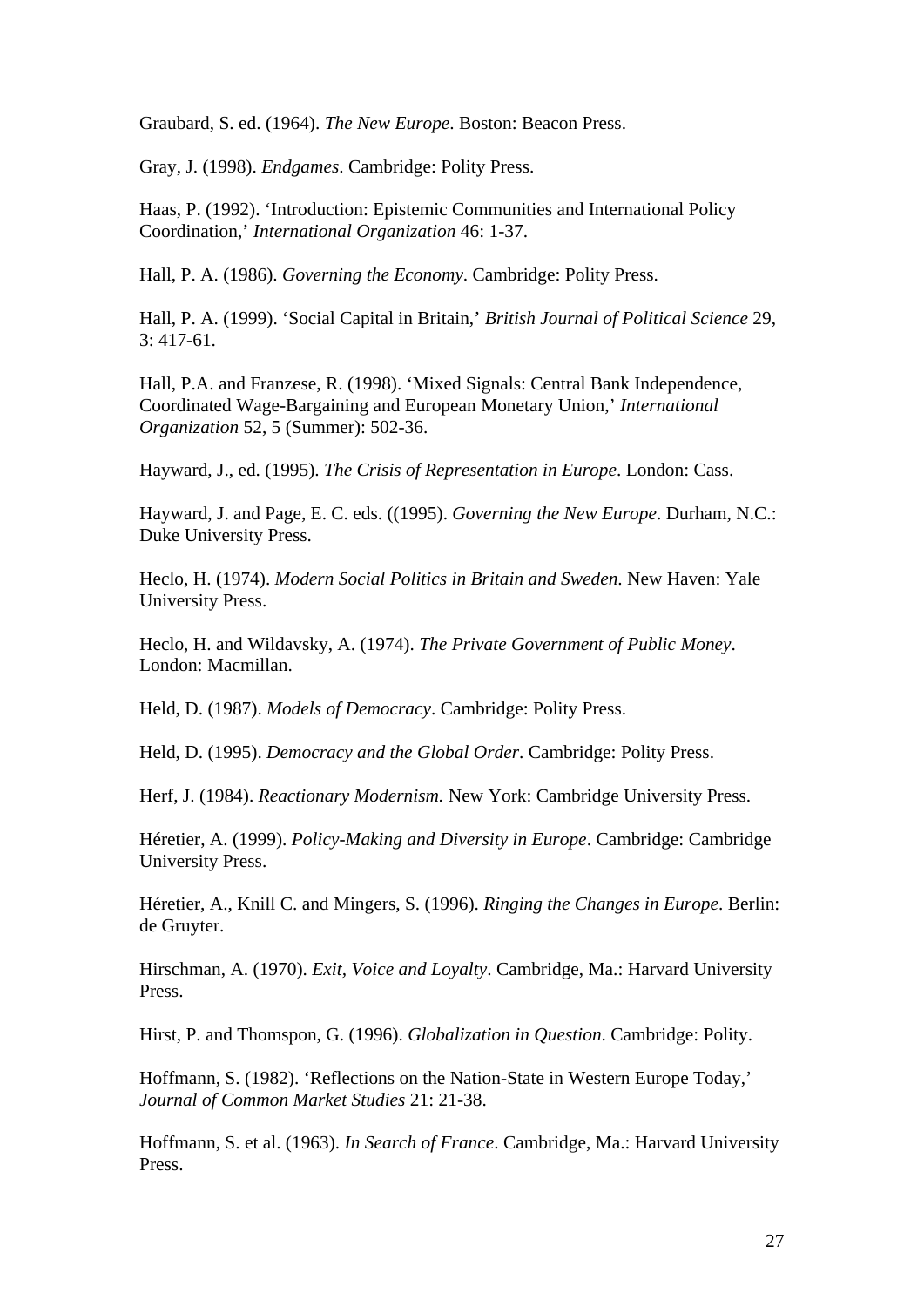Hooghe, L. (1996). *Cohesion Policy and European Integration*. Oxford: Oxford University Press.

Huber, J. (1996). *Rationalizing Parliament*. New York: Cambridge University Press.

Inglehart, R. (1977). *The Silent Revolution*. Princeton: Princeton University Press.

Jacoby, J. (1973). *The Bureaucratization of the World*. Berkeley, Ca.: University of California Press.

Kassim, H. and A. Menon, eds. (1996). *The European Union and National Industrial Policy*. London: Routledge.

Katzenstein, P. (1985). *Small States in World Markets*. Ithaca: Cornell University Press.

Keohane, R. and Hoffmann, S., eds. (1991). *The New European Community*. Boulder, Co.: Westview.

King, A. (1969) ed. *The British Prime Minister*. London: Macmillan.

King, A. (1975). 'Overload: Problems of Governing in the 1970s,' *Political Studies*  $23:$ 

Kingdon, J. E. (1990). *The Civil Service in Liberal Democracies*. London: Routledge.

Kirchheimer, O. (1966). 'The Transformation of the Western European Party Systems' in J. LaPalombara and M. Weiner (eds), *Political Parties and Political Development*. Princeton: Princeton University Press: 177-200.

Kitschelt, H. (1986). 'Political Opportunity Structures and Political Protest: Anti-Nuclear Movements in Four Countries,' *British Journal of Political Science* 16, 1: 57- 85.

Klandermans, B., Kriesi, H. and Tarrow, S., eds. (1988). *From Structure to Action*. Greenwich, Ct.: Jai Press.

Krasner, Stephen (1999). *Sovereignty*. Princeton: Princeton University Press.

Krieger, J. (1999). *British Politics in the Global Age*. New York: Oxford University Press.

Kriesi, H, Koopmans, R, Duyvaendak, J-W., and Giugni, M. G., (1995). *The Politics of New Social Movements in Western Europe*. Minneapolis: University of Minnesota Press.

LaPalombara, J. (1964). *Interest Groups in Italian Politics*. Princeton: Princeton University Press.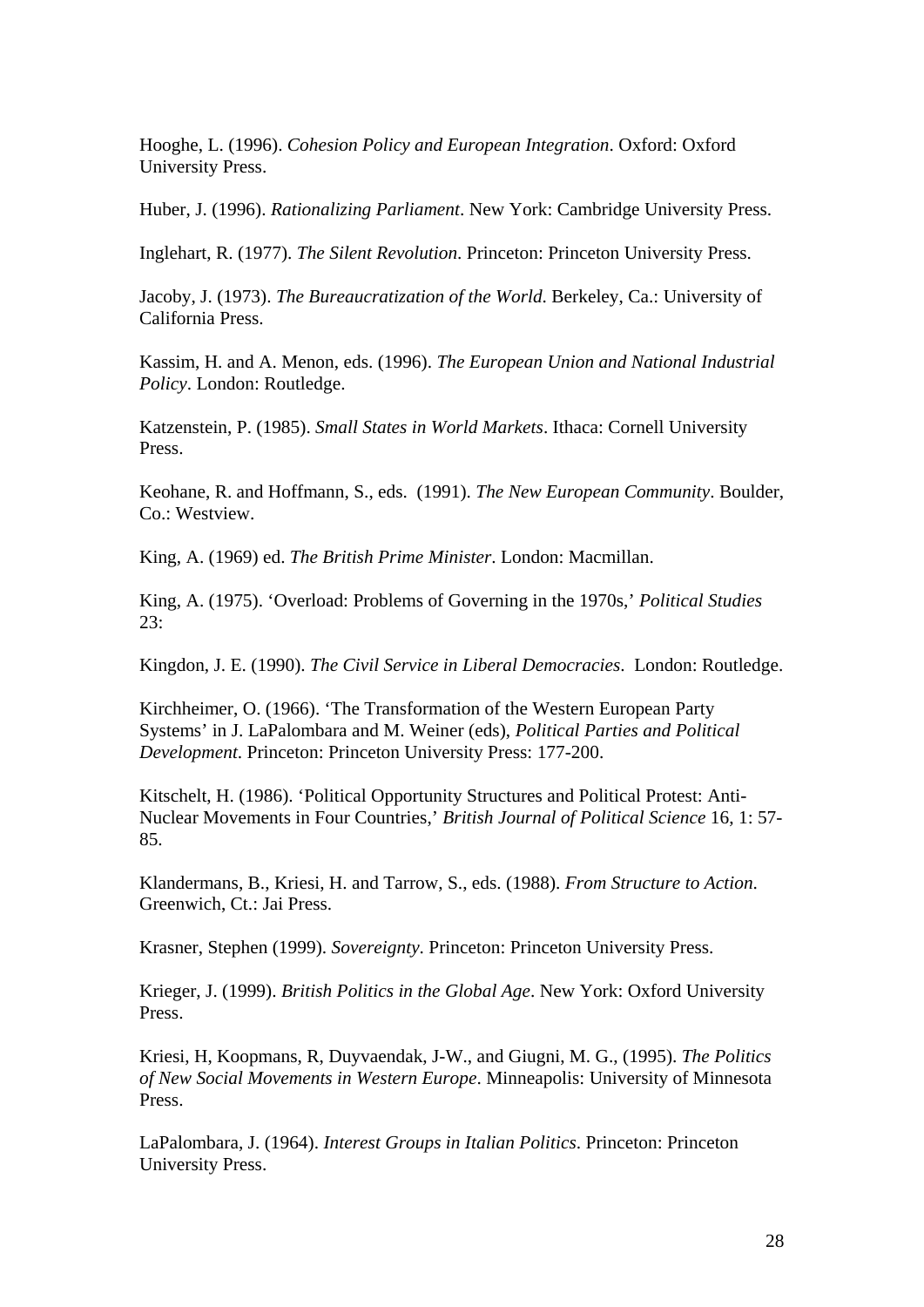Lijphart, A. (1977). *The Politics of Accommodation*. Berkeley: University of California Press.

Lijphart, A. (1999). *Patterns of Democracy*. New Haven: Yale University Press.

Lindblom, C. (1977). *Politics and Markets*. New York: Basic.

Lipset. S. M. and Rokkan, S. eds. (1967) *Party Systems and Voter Alignments*. New York: Free Press.

Lipset, S. M., Trow, M. and Coleman, W. (1956). *Union Democracy*. New York: Free Press.

Majone, G. (1994). 'The Rise of the Regulatory State in Europe.' in W. C. Müller and V. Wright (eds.) *The State in Western Europe: Retreat or Redefinition?* London: Frank Cass: 77-101.

Majone, G. (1996). *Regulating Europe*. London: Routledge.

Marks, G., Scharpf, F. W., Schmitter, P. C., and Streeck, W. (1996). *Governance in the European Union*. London: Sage.

Mazey, S. and Richardson, J. eds. (1993). *Lobbying in the European Community*. Oxford: Oxford University Press.

McAdam, D., McCarthy, J. D. and Zald, M. N. *Comparative Perspectives on Social Movements*. Cambridge: Cambridge University Press.

Michels, R. (1962). *Political Parties*. New York: Collier.

Miliband, R. (1969). *The State in Capitalist Society*. New York: Basic.

Mills, C. W. (1956). *The Power Elite*. New York: Oxford University Press.

Moore, B. (1968). *Social Origins of Dictatorship and Democracy*. Boston: Beacon.

Moravcsik, A. (1991). 'Negotiating the Single Act: National Interests and Conventional Statecraft in the European Community', *International Organization* 45, 1: 19-56.

Moravcsik. A. (1998). *The Choice for Europe*. Ithaca: Cornell University Press.

Mosca, G. (1939). *The Ruling Class*. New York: McGraw Hill.

Müller W. C. and V. Wright, eds. (1994). *The State in Western Europe: Retreat or Redefinition?* London: Frank Cass

Norris, P. (1999). *Critical Citizens*. Oxford: Oxford University Press.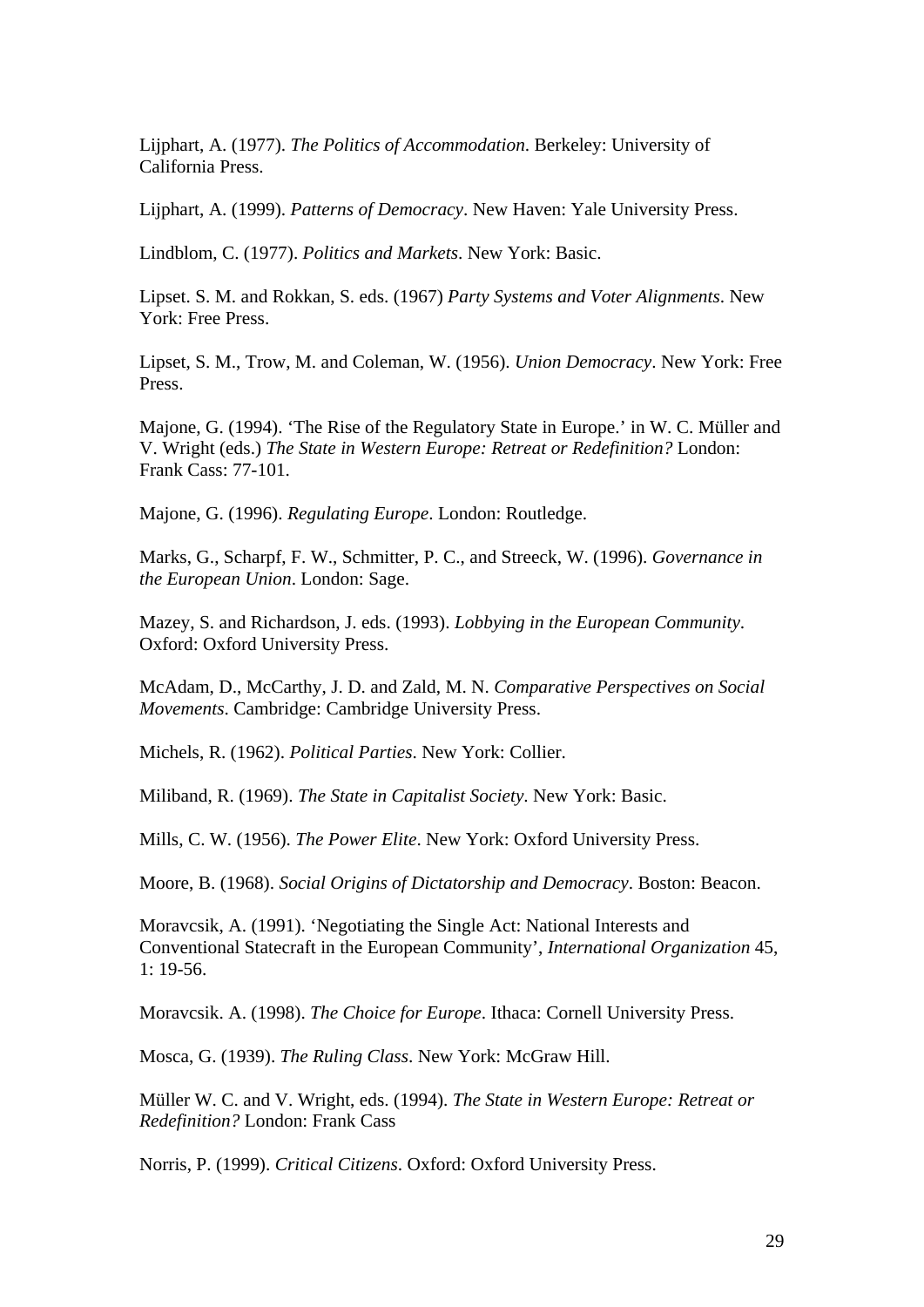O'Connor, J. (1973). *The Fiscal Crisis of the State*. New York: St. James Press.

Offe, C. (1983). *Contradictions of the Welfare State*. Cambridge, Ma.: MIT Press.

Offe, C. (1984). *Disorganized Capitalism*. Cambridge: MIT Press.

Offe, C. (1985). 'New Social Movements: Challenging the Boundaries of Institutional Politics,' *Social Research* 52: 817-68.

Offe, C. (1999). 'How Can We Trust Our Fellow Citizens?' in M. E. Warren, ed., *Democracy and Trust*. New York: Cambridge University Press: 42-88.

Page, E. C. (1985). *Political Authority and Bureaucratic Power*. Brighton: Harvester.

Page, E. C. and Wright, V. eds. (1999) *Bureaucratic Elites in Western European States*. Oxford: Oxford University Press.

Panitch, Leo (1981). 'Trade Unions and the Capitalist State: Corporatism and its Contracitions,' *New Left Review* 125 (Jan-Feb): 21-44.

Pareto, V. (1935). *The Mind and Society*. New York: Harcourt, Brace.

Pasquino, P. (1998). 'Constitutional Adjudication and Democracy: Comparative Perspectives: USA, France and Italy,' *Ratio Juris* 11: 38-50.

Perez-Dias, V. (1993). *The Return of Civil Society*. Cambridge, Ma.: Harvard University Press.

Perez-Dias, V. (2000). 'Globalization and Liberal Tradition'. Analistas Socio-Politicos Research Paper 35b. Madrid.

Pharr, S. and Putnam, R. eds. (2000). *Disaffected Democracies*. Princeton: Princeton University Press.

Pierson, P. (1996). 'The Path to European Integration: A Historical Institutionalist Account," *Comparative Political Studies* 29, 2 (April): 123-64.

Polanyi, K. (1957). *The Great Transformation*. Boston: Beacon Press.

Pollack, M. (1997). 'Delegation, Agency and Agenda-Setting in the European Community'. *International Organization*, 51, 1: 99-134.

Poulantzas, N. (1972). 'The Problem of the Capitalist State' in R. Blackbourn, ed. I*deology in the Social Sciences*. London: Fontana: 238-53..

Putnam, R. D (1993). *Making Democracy Work*. Princeton: Princeton University Press.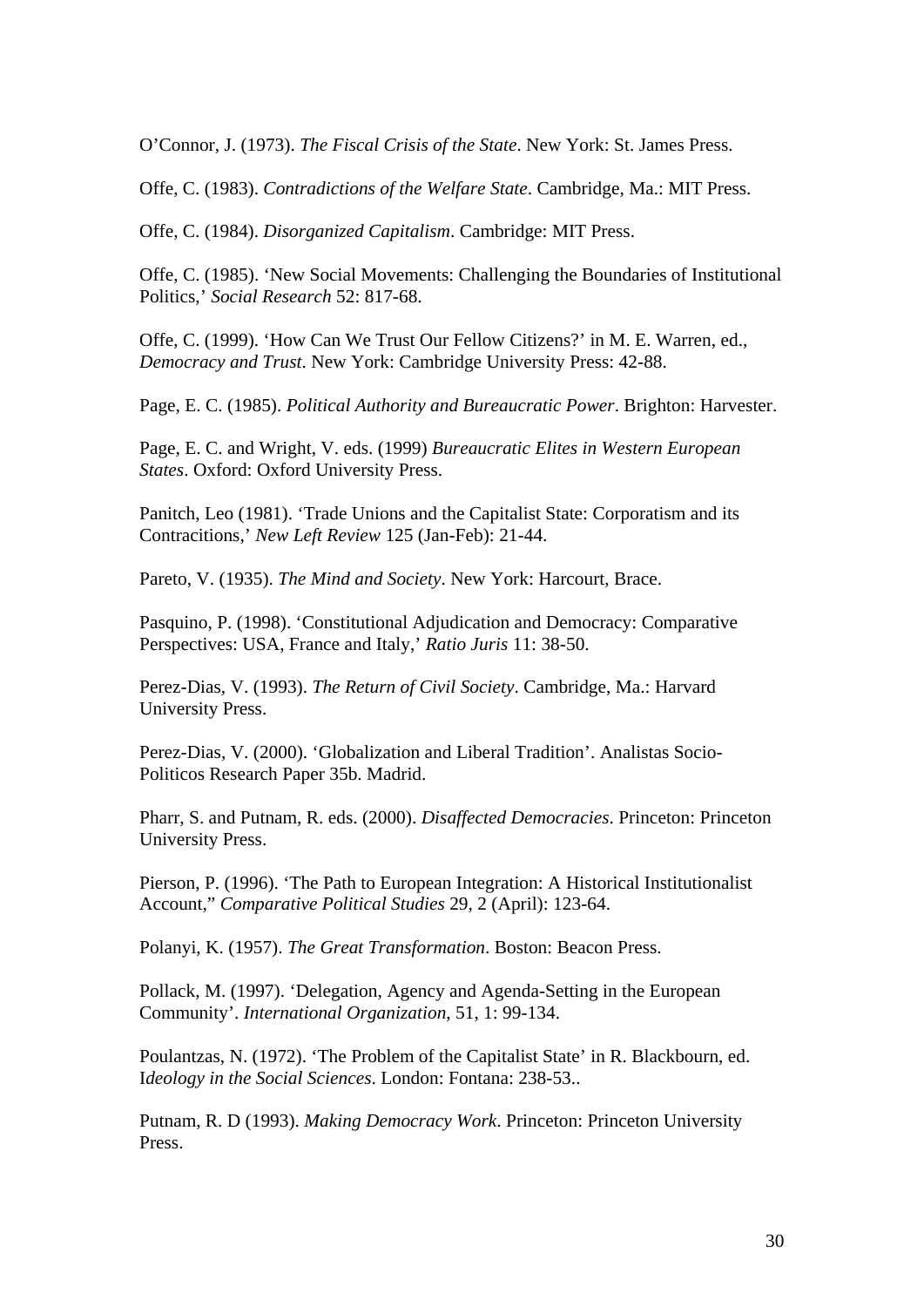Putnam, R. D. ed. (2001). *Social Capital in Comparative Perspective*. Oxford: Oxford University Press.

Przeworski, A. and Sprague, J. (1986). *Paper Stones*. Chicago: University of Chicago Press.

Przeworski, A, Stokes, S. C., and Manin, B. (1999), eds. (1999). *Democracy, Accountability and Representation*. New York: Cambridge University Press.

Przeworski, A. and Wallerstein, M. (1982). 'The Structure of Class Conflict in Democratic Capitalist Societies,' *American Political Science Review* 76: 215-38.

Rhodes, R. A. W. (1981). *Control and Power in Central-Local Relations*. Farnborough: Gower.

Richardson, J. J. and Jordan, A. G. (1979). *Governing Under Pressure*. Oxford: Martin Robertson.

Rodrik, D. (1997). *Has Globalization Gone Too Far?*. Washington: Brookings.

Rose, R. (1981). *Do Parties Make a Difference?* London: Macmillan.

Rose, R. (1985). *Public Employment in Western Nations*. Cambridge: Cambridge University Press.

Ross, G. (1995). *Jacques Delors and European Integration*. Cambridge: Polity Press.

Rothstein, B. (1998). 'Breakdown of Trust and the Fall of the Swedish Model.' Paper presented to the Seminar on the State and Capitalism since 1800, Harvard University, December.

Rueschemeyer, D., Stephens, J. and Stephens, E. H. (1992). *Capitalist Development and Democracy*. Chicago: University of Chicago Press.

Sandholtz, W. and Zysman, J. (1989). '1992: Recasting the European Bargain," *World Politics* 42: 1-30.

Sartori, G. (1976). *Parties and Party Systems*. Cambridge: Cambridge University Press.

Scharpf, F. (1999). *Governing in Europe*. Oxford: Oxford University Press.

Schmitter, P. (1974). 'Still the Century of Corporatism,' *Review of Politics* 36:85-131.

Schmitter, P and Lehmbruch G. eds. (1979). *Trends Toward Corporatist Intermediation*. Beverly Hills, Ca.: Sage.

Schumpeter, J. (1942). *Capitalism, Socialism and Democracy*. New York: Harper.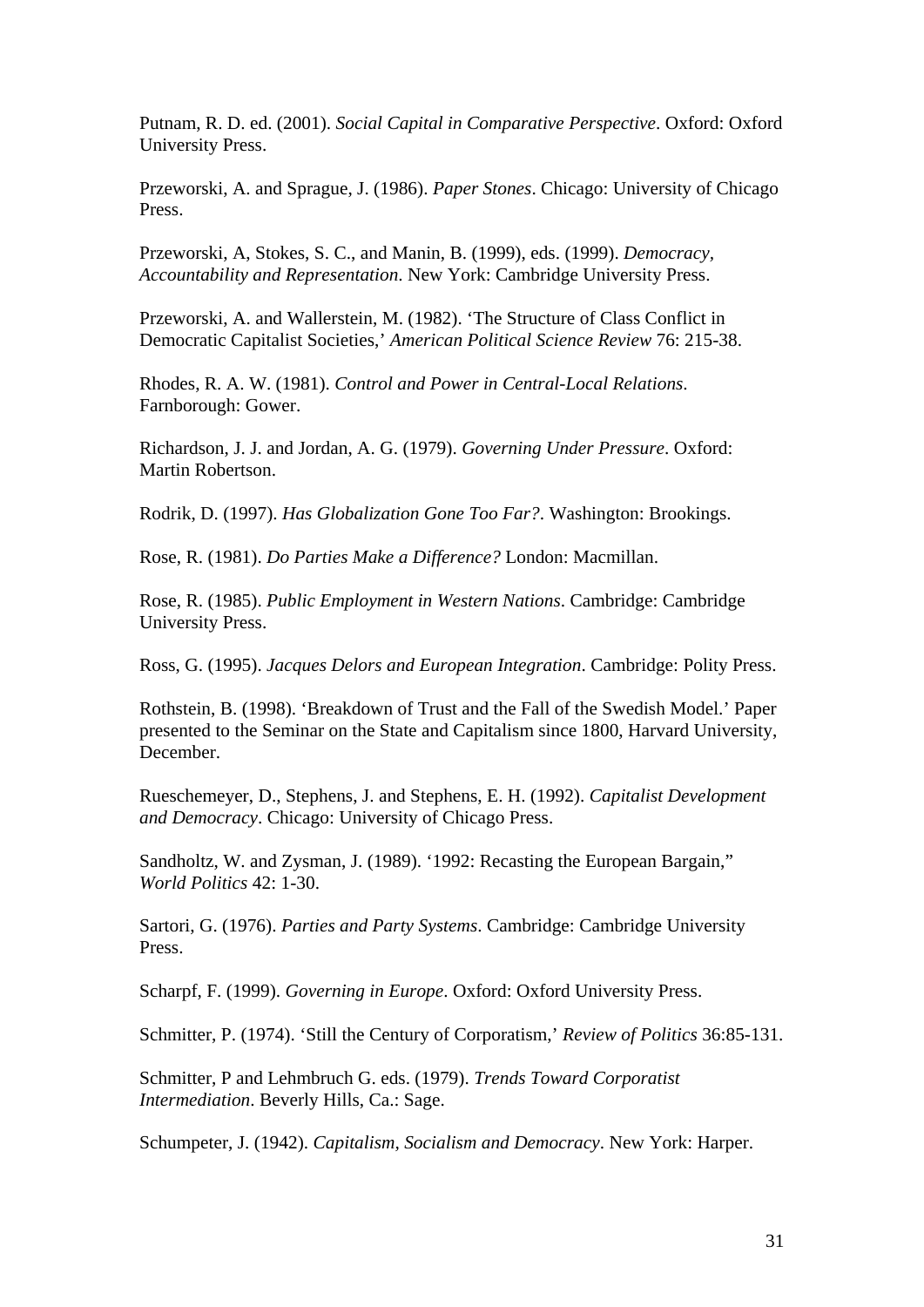Self, P. (1993). *Government by the Market?* London: Macmillan.

Shugart, M. and Carey, J. M. (1992). *Presidents and Assemblies*. New York: Cambridge University Press.

Siedentopf, M. and Ziller, J. (1988). *Making European Policies Work*. London: Sage.

Skach, C. (1999). *Semi-Presidentialism and Democracy*. D.Phil. Thesis, University of Oxford.

Soysal, Y. (1994). *Limits of Citizenship*. Chicago: University of Chicago Press.

Stone Sweet, A. (2000). *Governing with Judges: Constitutional Politics in Europe*. Oxford: Oxford University Press.

Streeck, W. (1995). 'From Market-Making to State-Building: Reflections on the Political Economy of European Social Policy' in S. Leibfried and P. Pierson (eds.), *European Social Policy*. Washington: Brookings: 359-41.

Streeck, W. and Schmitter, P. (1985). *Private Interest Government*. Beverly Hills, Ca.: Sage.

Streeck, W. and Schmitter, P. (1991). 'From National Corporatism to Transnational Pluralism: Organised Interests in the Single European Market,' *Politics and Society* 19, 1: 133-64.

Suleiman, E. (1974). *Politics, Power and Bureaucracy in France*. Princeton: Princeton University Press.

Suleiman, E. ed. (1984). *Bureaucrats and Policy-Making*. New York: Holmes and Meier.

Tarrow, S. (1994). *Power in Movement*. New York: Cambridge University Press.

Thatcher, Mark. (1999). *The Politics of Telecommunications*. Oxford: Oxford University Press.

Tsebelis, G. (1994). 'The Power of the European Parliament as a Conditional Agenda-Setter,' *American Political Science Review* 88: 128-42.

Tsebelis, G. (1995). 'Decision-making in Political Systems: Comparisons of Presidentialism, Parliamentarism, Multicameralism, and Multipartyism,' *British Journal of Political Science* 25: 289-325.

Verba, S., Nie, N. and Kim, J. (1978). *Participation and Political Equality*. New York: Cambridge University Press.

Vickers, J. and Wright, V. eds. (1989). *The Politics of Privatization in Western Europe*. London: Frank Cass.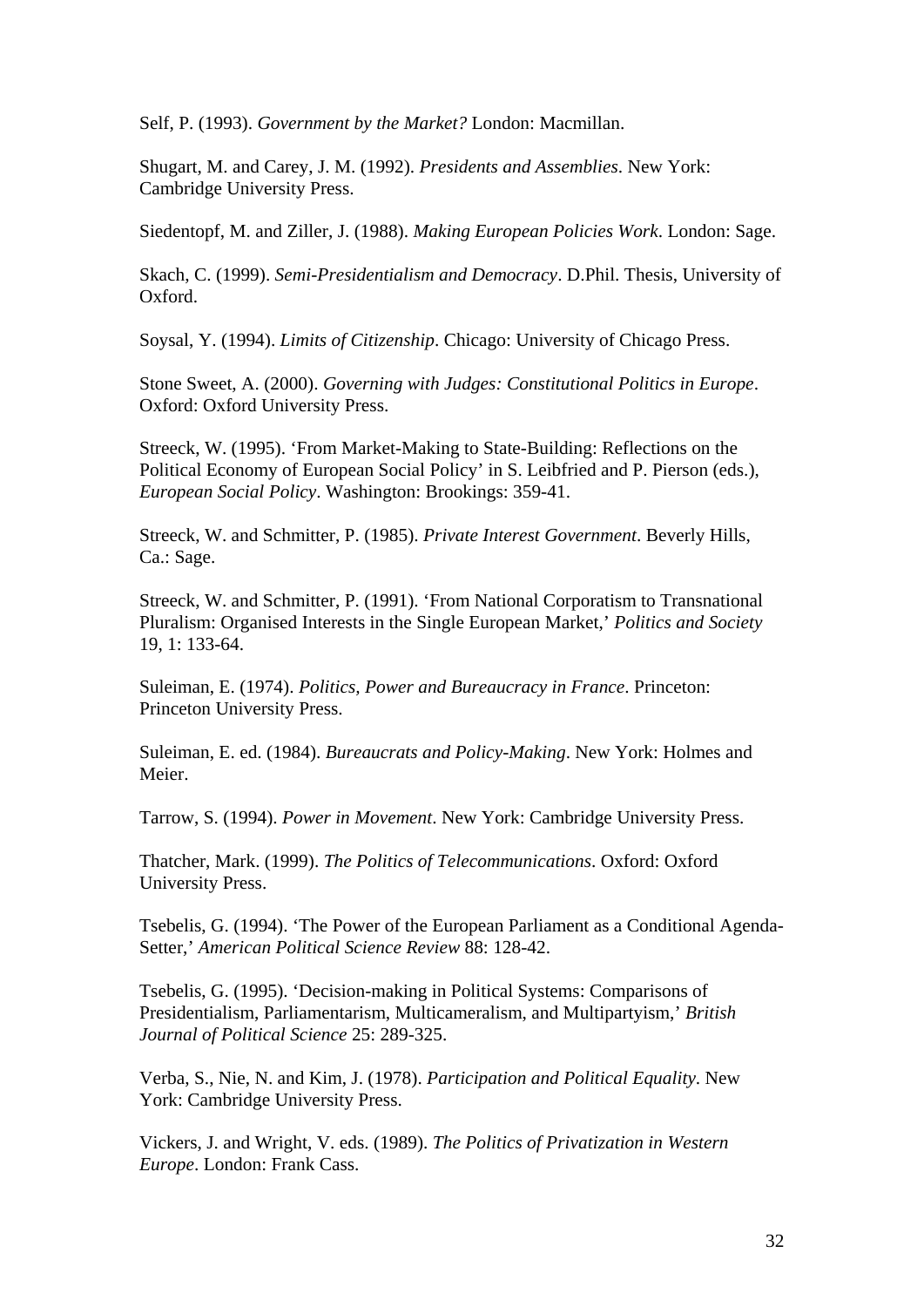Vogel, S. (1996). *Freer Markets, More Rules*. Ithaca, NY: Cornell University Press.

Wallace, H. and Wallace, W. (1996). *Policy-Making in the European Union*. New Oxford: OUP, 3<sup>rd</sup> edition.

Weber, M. (1968) *Economy and Society*. Berkeley: University of California Press.

Weiler, J. H. H. (1997). 'To Be a European Citizen: Eros and Civilization,' *European Journal of Public Policy* 4: 495-519.

Williams, P. (1964). *Crisis and Compromise*. London: Longman.

Williams, S. (1991). 'Sovereignty and Accountability in the European Community' in R. Keohane and S. Hoffmann, eds., *The New European Community*. Boulder, Co.: Westview: 155-76.

Winkler, J. (1976). 'Corporatism,' *European Journal of Sociology* 17, 1: 100-36.

Wright, V. (1989). *The Government and Politics of France*. 3rd ed. London: Unwin, Hyman.

Wright, V. (1994). 'Reshaping the State: The Implications for Public Administration' in W. C. Müller and V. Wright (eds.) *The State in Western Europe: Retreat or Redefinition?* London: Frank Cass: 102-37.

Zysman, J. (1983). *Governments, Markets and Growth*. Ithaca, NY: Cornell University Press.